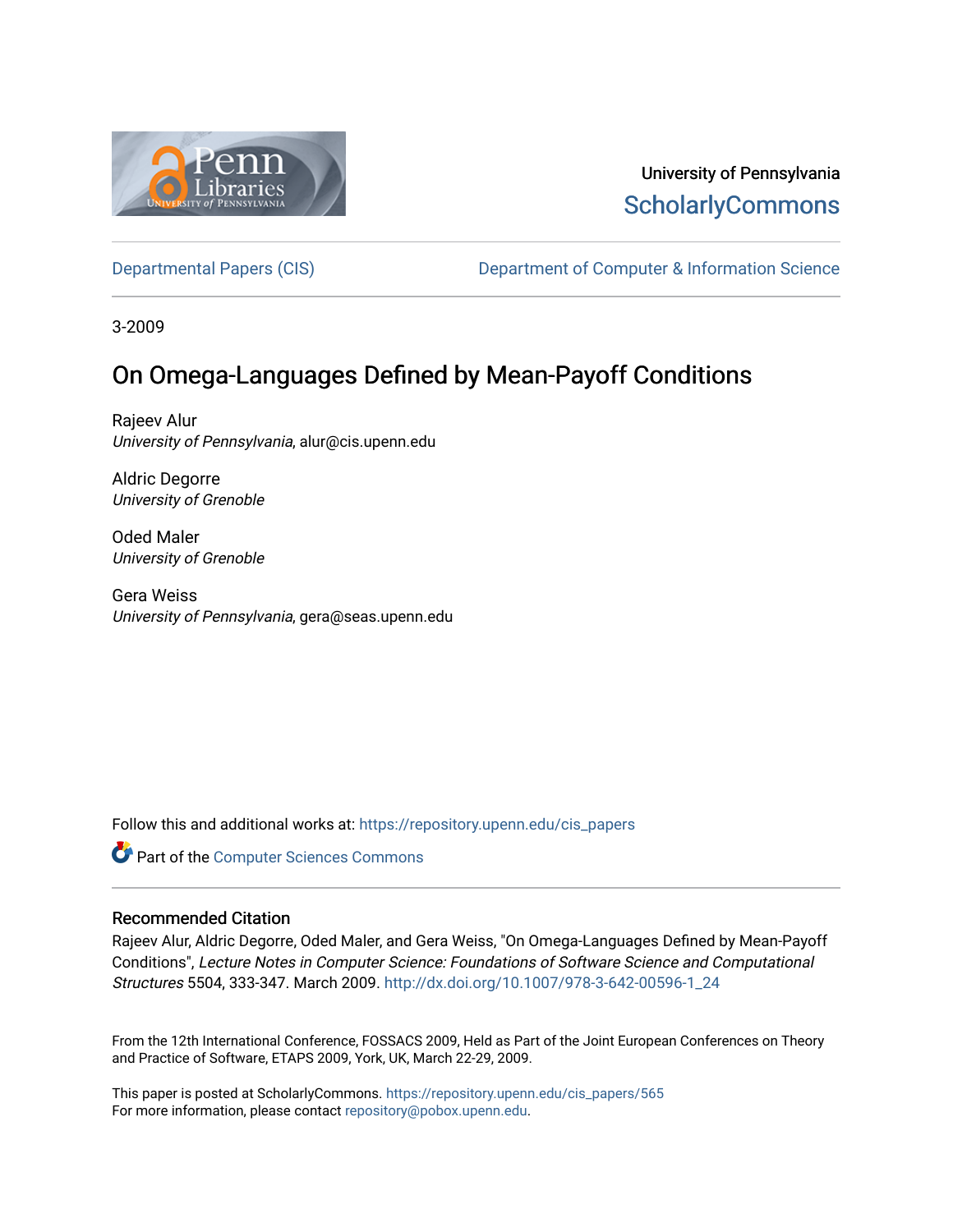## On Omega-Languages Defined by Mean-Payoff Conditions

## **Abstract**

In quantitative verification, system states/transitions have associated payoffs, and these are used to associate mean-payoffs with infinite behaviors. In this paper, we propose to define ω-languages via Boolean queries over mean-payoffs. Requirements concerning averages such as "the number of messages lost is negligible" are not ω-regular, but specifiable in our framework. We show that, for closure under intersection, one needs to consider multi-dimensional payoffs. We argue that the acceptance condition needs to examine the set of accumulation points of sequences of mean-payoffs of prefixes, and give a precise characterization of such sets. We propose the class of multi-threshold mean-payoff languages using acceptance conditions that are Boolean combinations of inequalities comparing the minimal or maximal accumulation point along some coordinate with a constant threshold. For this class of languages, we study expressiveness, closure properties, analyzability, and Borel complexity.

## **Disciplines**

Computer Sciences

## **Comments**

From the 12th International Conference, FOSSACS 2009, Held as Part of the Joint European Conferences on Theory and Practice of Software, ETAPS 2009, York, UK, March 22-29, 2009.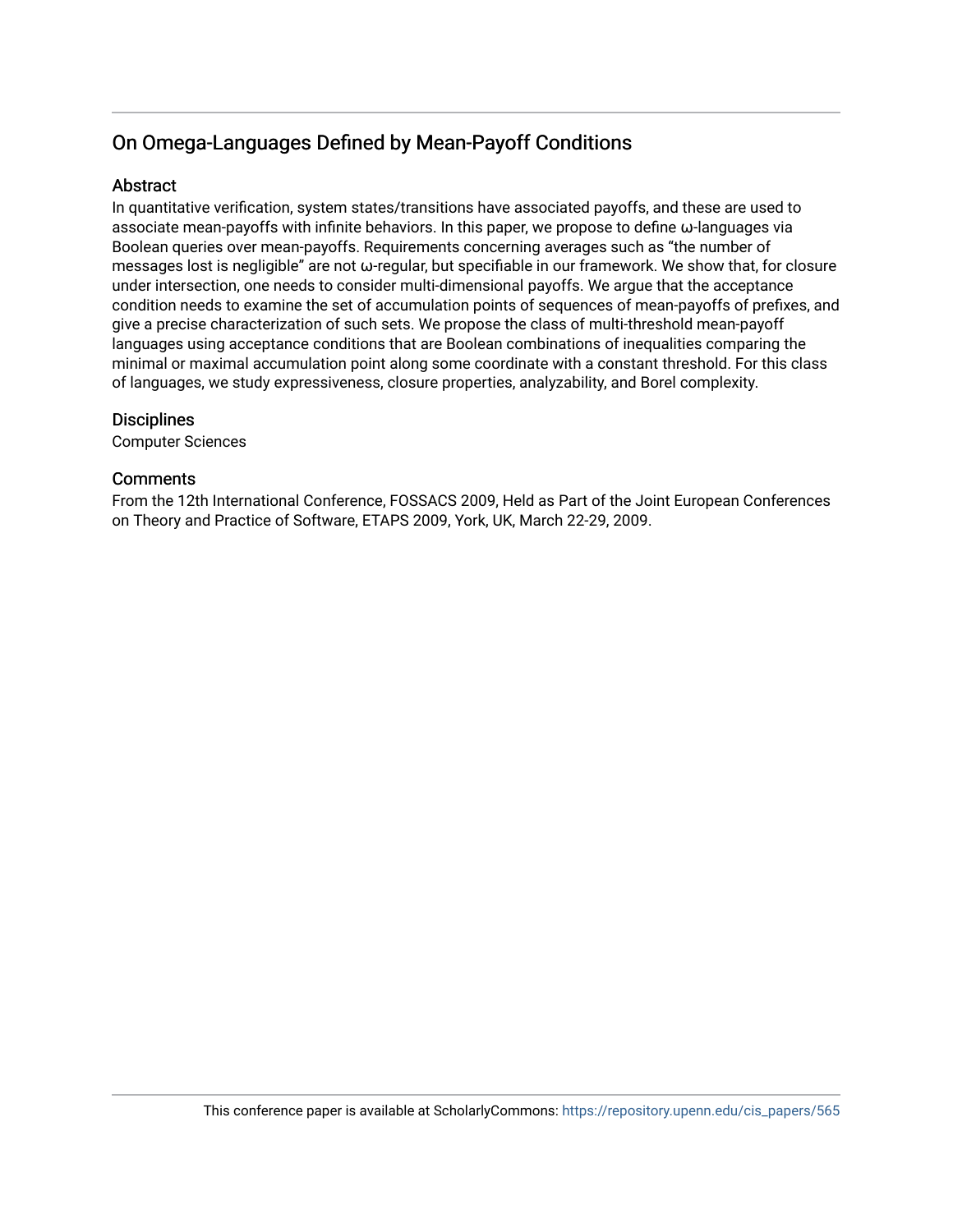## On Omega-Languages Defined by Mean-Payoff Conditions

Rajeev Alur<sup>1</sup>, Aldric Degorre<sup>2</sup>, Oded Maler<sup>2</sup>, Gera Weiss<sup>1</sup>

<sup>1</sup> Dept. of Computer and Information Science, University of Pennsylvania, USA {alur, gera}@cis.upenn.edu

> <sup>2</sup> CNRS - Verimag, University of Grenoble, France {aldric.degorre, oded.maler}@imag.fr

Abstract. In *quantitative* verification, system states/transitions have associated payoffs, and these are used to associate *mean-payo*ff*s* with infinite behaviors. In this paper, we propose to define  $\omega$ -languages via Boolean queries over meanpayoffs. Requirements concerning averages such as "the number of messages lost is negligible" are not  $\omega$ -regular, but specifiable in our framework. We show that, for closure under intersection, one needs to consider multi-dimensional payoffs. We argue that the acceptance condition needs to examine the set of *accumulation points* of sequences of mean-payoffs of prefixes, and give a precise characterization of such sets. We propose the class of *multi-threshold mean-payo*ff *languages* using acceptance conditions that are Boolean combinations of inequalities comparing the minimal or maximal accumulation point along some coordinate with a constant threshold. For this class of languages, we study expressiveness, closure properties, analyzability, and Borel complexity.

### 1 Introduction

In algorithmic verification of reactive systems, the system is modeled as a finite-state transition system (possibly with fairness constraints), and requirements are captured as languages of infinite words over system observations [8, 9]. The most commonly used framework for requirements is the class of  $\omega$ -regular languages. This class is expressive enough to capture many natural requirements, and has well-understood and appealing theoretical properties: it is closed under Boolean operations, it is definable by finite automata (such as deterministic parity automata or nondeterministic Büchi automata), it contains Linear Temporal Logic LTL, and decision problems such as emptiness, language inclusion are decidable [10, 11].

The classical verification framework only captures *qualitative* aspects of system behavior, and in order to describe *quantitative* aspects, for example, consumption of resources such as CPU and energy, a variety of extensions of system models, logics, and automata have been proposed and studied in recent years [1,3,5,7]. The best known, and the most relevant to our work, approach is as follows: a *payo*ff (or a cost) is associated with each state (or transition) of the model, the *mean-payo*ff of a finite run is simply the average of the payoffs of all the states in the run, and the mean-payoff of an infinite run is the limit, as *n* goes to infinity, of the mean-payoff of the prefix of length *n*. The notion of mean-payoff objectives was first studied in classical game theory, and more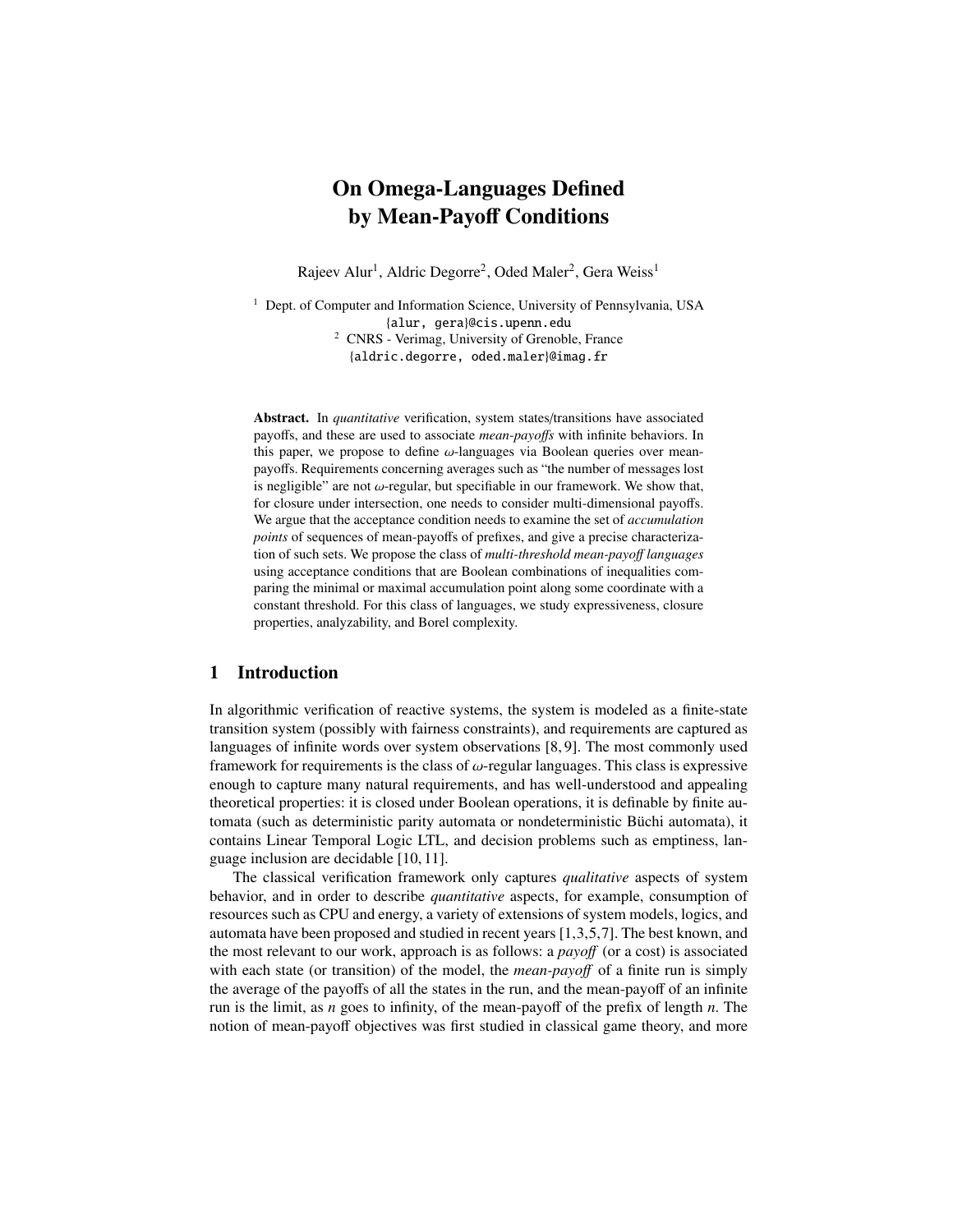recently in verification literature [5, 6, 12]. Most of this work is focused on computing the optimal mean-payoff value, typically in the setting of two-player games, and the fascinating connections between the mean-payoff and parity games.

In this paper, we propose and study ways of defining languages of infinite words based on the mean-payoffs. As a motivating example, suppose 1 denotes the condition that "message is delivered" and 0 denotes the condition that "message is lost." A behavior of the network is an infinite sequence over {0, <sup>1</sup>}. Requirements such as "no message is ever lost" (always 1), "only finitely many messages are lost" (eventually-always 1), and "infinitely many messages are delivered" (infinitely-often 1), are all  $\omega$ -regular languages. However, the natural requirement that "the number of lost messages is negligible" is not  $\omega$ -regular. Such a requirement can be formally captured if we can refer to averages. For this purpose, we can associate a payoff with each symbol, payoff 0 with message lost and payoff 1 with message delivered, and require that mean-payoff of every infinite behavior is 1. As this example indicates, using mean-payoffs to define acceptance conditions can express meaningful, non-regular, and yet analyzable, requirements.

The central technical question for this paper is to define a precise query language for mapping mean-payoffs of infinite runs into Boolean answers so that the resulting class of  $\omega$ -languages has desirable properties concerning closure, expressiveness, and analyzability. The obvious candidate for turning mean-payoffs into acceptance criteria is threshold queries of the form "is mean-payoff above (or below) a given threshold *t*". Indeed, this is implicitly the choice in the existing literature on decision problems related to mean-payoff models [5, 6, 12]. A closer investigation indicates that this is not a satisfactory choice for queries.

First, closure under intersection requires that we should be able to model multiple payoff functions. For this purpose, we define *d-payo*ff *automata*, where *d* is the dimension of the payoffs, and each edge is annotated with a *d*-dimensional vector of payoffs. We prove that expressiveness strictly increases with the dimension. From the applications point of view, multi-payoffs allow to model requirements involving multiple quantities. Because we allow unbounded dimensions, one can also add coordinates that model weighted sums of the quantities, and put bounds on these coordinates too.

Second, the limit of the mean-payoffs of prefixes of an infinite run may not exist. This leads us to consider the set of *accumulation points* corresponding to a run. For single-dimensional payoffs, the set of these points is an interval. For multi-dimensional payoffs, we are not aware of existing work on understanding the structure of accumulation points. We establish a precise characterization of the structure of accumulation points: a set can be a set of accumulation points of a run of a payoff automaton if and only if it is closed, bounded, and connected.

Third, if we use *mp* to refer to the mean-payoff of a run, and consider four types of queries of the form  $mp < t$ ,  $mp \leq t$ ,  $mp > t$ , and  $mp \geq t$ , where *t* is a constant, we prove that the resulting four classes of  $\omega$ -languages have incomparable expressiveness. Consequently acceptance condition needs to support combination of all such queries.

After establishing a number of properties of the accumulation points of multidimensional payoff automata, we propose the class of *multi-threshold mean-payo*ff *languages*. For this class, the acceptance condition is a Boolean combination of constraints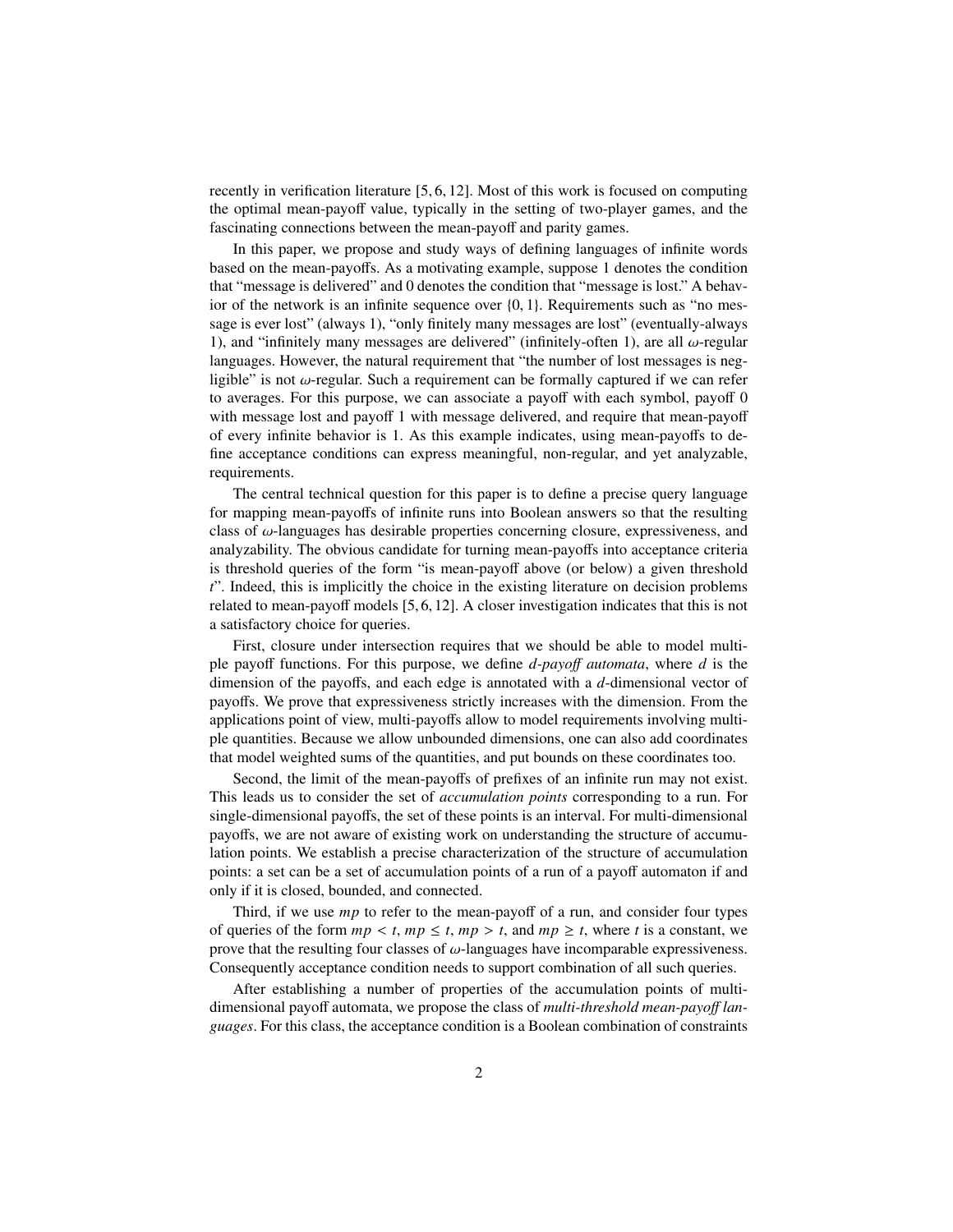of the form "is there an accumulation point whose *i*th projection is less than a given threshold *t*". We show that the expressive power of this class is incomparable to that of the class of  $\omega$ -regular languages, that this class is closed under Boolean operations and has decidable emptiness problem. We also study its Borel complexity.

#### 2 Definitions

#### 2.1 Multi-payoff automata

Multi-payoff automata are defined as automata with labels, called payoffs, attached to transitions. In this paper, payoffs are vectors in a finite dimensional Euclidean space.

**Definition 1 (***d***-Payoff automaton)** *A d-payoff automaton, with*  $d \in \mathbb{N}$ *, is a tuple*  $\langle A, O, q_0, \delta, w \rangle$  where A and O are finite sets, representing the alphabet and states of the *automaton, respectively;*  $q_0 \in Q$  *is an initial state;*  $\delta \in Q \times A \rightarrow Q$  *is a total transition function (also considered as a set of transitions*  $(q, a, \delta(q, a))$ *) and w:*  $\delta \to \mathbb{R}^d$  *is a function that mans each transition to a d-dimensional vector called navoff function that maps each transition to a d-dimensional vector, called payo*ff*.*

Note that we consider only deterministic complete automata.

Definition 2 *The following notions are defined for payo*ff *automata:*

- *A finite* run *of an automaton is a sequence of transitions of the following type:*  $(q_1, a_1, q_2)(q_2, a_2, q_3) \dots (q_i, a_i, q_{i+1})$ . An infinite run is an infinite sequence of tran-<br>sitions such that any prefix is a finite run *sitions such that any prefix is a finite run.*
- *We denote by* λ(*r*) *the word of the symbols labelling the successive transitions of the run r, i.e.*  $\lambda((q_1, a_1, q_2) \cdots (q_n, a_n, q_{n+1})) = a_1 \cdots a_n$ .
- $-$  *A run is* initial *if*  $q_1 = q_0$ .
- $-By \, \text{run}_A(u)$  *we denote the initial run r in* A *such that*  $u = \lambda(r)$
- $-$  *A* cycle is a run  $(q_1, a_1, q_2)(q_2, a_2, q_3) \dots (q_i, a_i, q_{i+1})$  such that  $q_1 = q_{i+1}$ . A cycle is simple if no proper subsequence is a cycle simple *if no proper subsequence is a cycle.*
- *For a word or run u, un denotes the prefix of length n of u, and u*[*n*] *the nth element of u.*
- *The payoff of a finite run r is payoff* $(r) = \sum_{i=1}^{|r|} w(r[i])$ .
- *The mean-payoff of a run r is*  $mp(r) = payoff(r)/|r|$ *.*
- *A subset of the states of an automaton is* strongly connected *if, for any two elements of that subset, there is a path from one to the other.*
- *A* strongly connected component *(SCC) is a strongly connected subset that is not contained in any other strongly connected subset.*
- *A SCC is* terminal *if it is reachable and there is no path from the SCC to any other SCC.*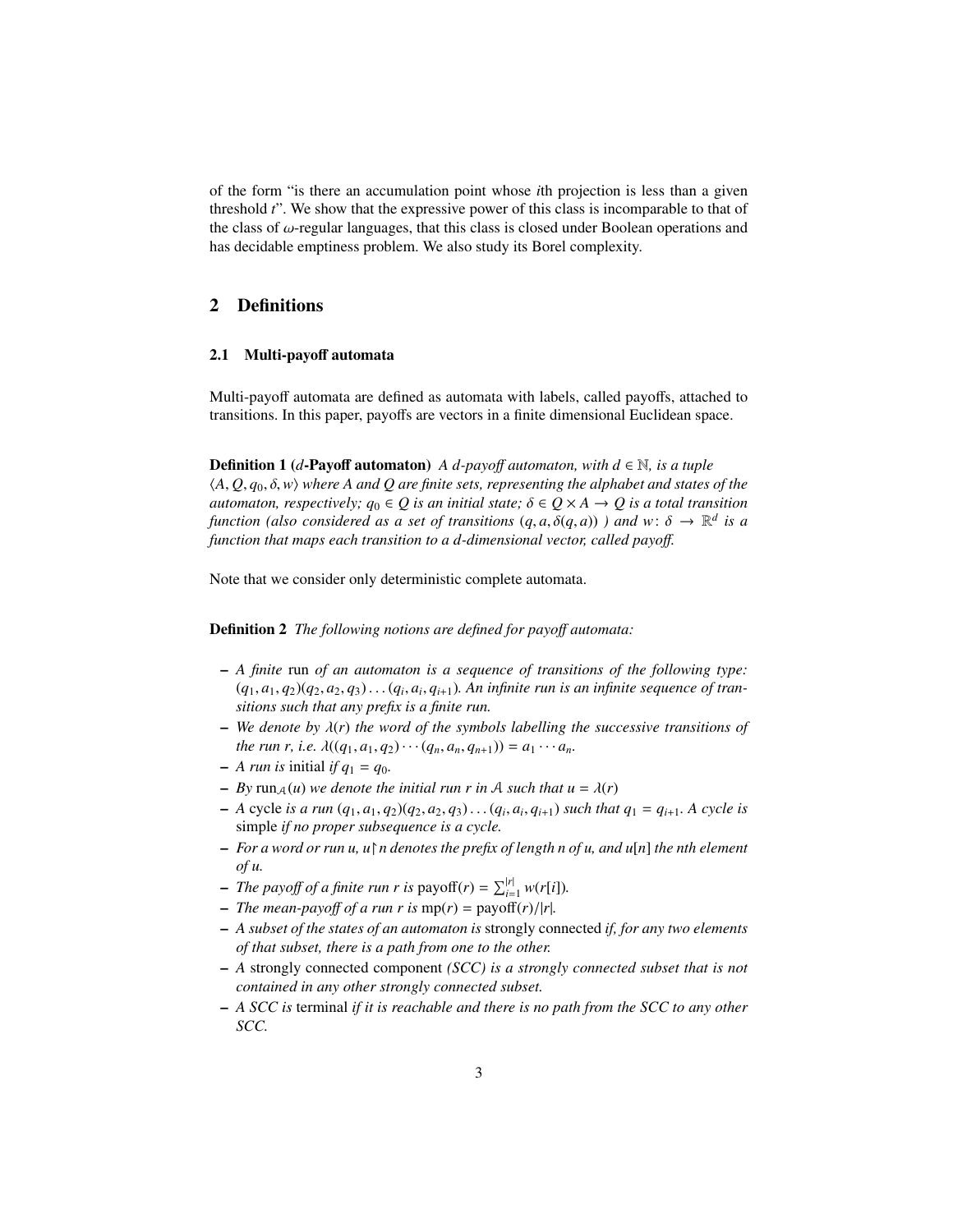#### 2.2 Acceptance

In the literature, the mean-payoff value of a run is generally associated to the "limit" of the averages of the prefixes of the run. As that limit does not always exist, standard definitions only consider the lim inf of that sequence (or sometimes lim sup) and, more specifically, threshold conditions comparing those quantities with fixed constants [2, 4, 5, 12]. As that choice is arbitrary, and more can be said about the properties of that sequence than the properties of just its lim inf or even lim sup, in particular when  $d > 1$ , we choose to consider the entire set of accumulation points of that sequence.

A point *x* is an accumulation point of the sequence  $x_0, x_1, \ldots$  if, for every open set containing *x*, there are infinitely many indices such that the corresponding elements of the sequence belong to the open set.

**Definition 3** We denote by  $Acc(x_n)_{n=1}^{\infty}$  the set of accumulation points of the sequence  $(x_n)_{n=1}^{\infty}$ . If r is a run of a d-payoff automaton A, Acc<sub>A</sub>(r) = Acc(mp(r\rn))<sub>n=1</sub>, and for a *word w,*  $Acc_A(w) = Acc_A(run(w))$ .

*Example 1.* Consider the 2-payoff automaton



where edges are annotated with expression of the form  $\sigma/\nu$  meaning that the symbol  $\sigma$  triggers a transition whose payoff is  $\nu$ . Let  $w = \prod_{i=0}^{\infty} a^{2^i-1} b$  be an infinite word where b's are isolated by sequences of *a*'s with exponentially increasing lengths. The set  $Acc_A(w)$ is the triangle



as we show next. By direct calculation we get that  $\lim_{n\to\infty} \text{mp}(w \mid \sum_{i=0}^{3n} 2^i) = (6/7, 4/7),$ <br> $\lim_{n\to\infty} \text{mp}(w \mid \sum_{i=0}^{3n+1} 2^i) = (3/7, 2/7),$  and  $\lim_{n\to\infty} \text{mp}(w \mid \sum_{i=0}^{3n+2} 2^i) = (5/7, 1/7).$  Furthermore, for e thermore, for every  $n \in \mathbb{N}$ ,  $j \in \{0, 1, 2\}$  and  $k \in \{0, ..., 2^{3n+j+1}\}$ , the vector mp( $w \upharpoonright$ <br> $k + \nabla^{3n+j} 2^{i}$ ) is in the convex hull of mp( $w \upharpoonright \nabla^{3n+j} 2^{i}$ ) and mp( $w \upharpoonright \nabla^{3n+j+1} 2^{i}$ ) and the  $k + \sum_{i=0}^{3n+j} 2^i$  is in the convex hull of mp( $w \upharpoonright \sum_{i=0}^{3n+j} 2^i$ ) and mp( $w \upharpoonright \sum_{i=0}^{3n+j+1} 2^i$ ) and the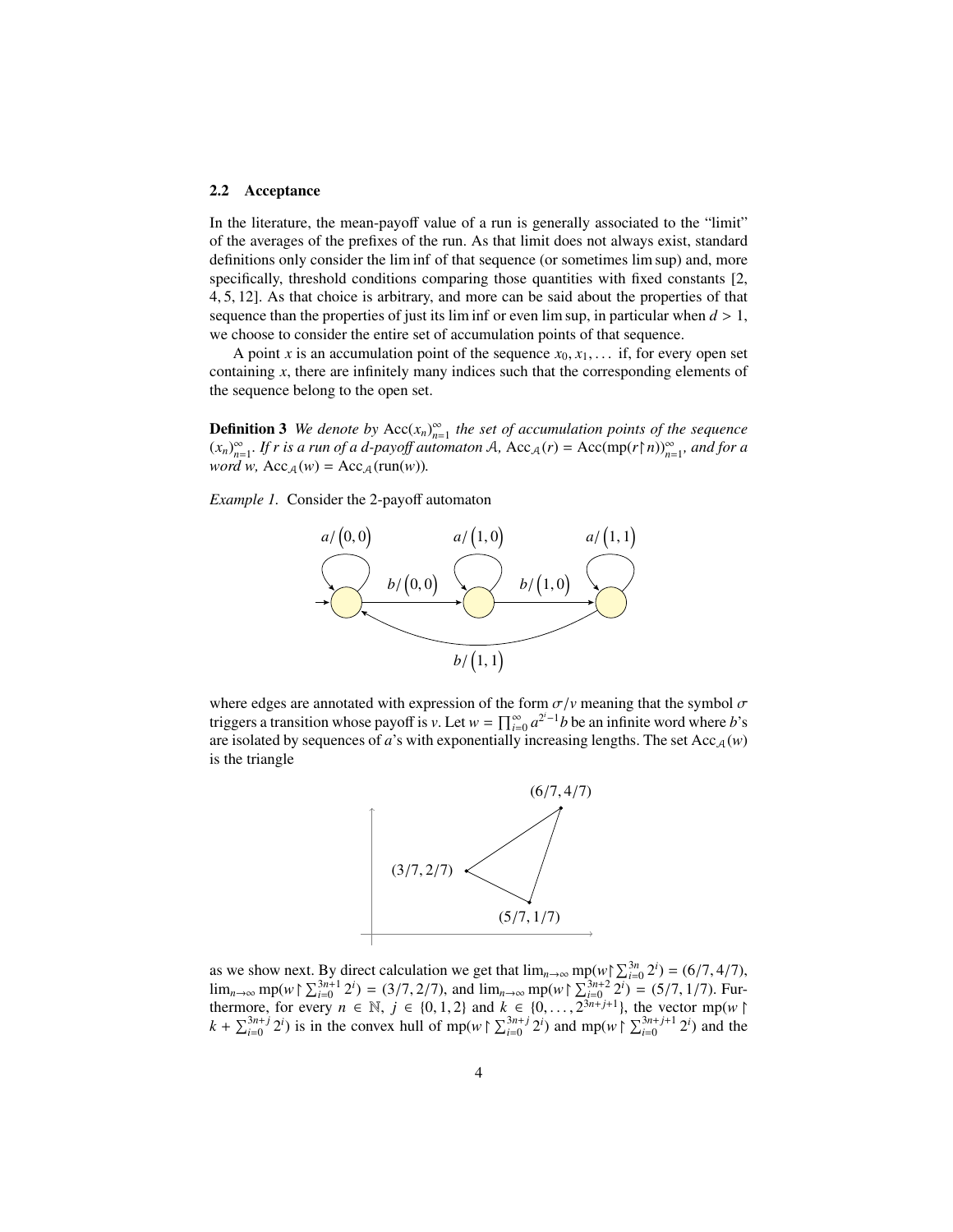maximal distance between points visited on this line goes to zero as *n* goes to infinity. Together, we get that the points to which the mean-payoff gets arbitrarily close are exactly the points on the boundary of the above triangle. Similarly, if we choose the word  $w' = \prod_{i=0}^{\infty} a^{3^i-1}b$ , we get that  $Acc_A(w')$  is the boundary of the triangle  $(4/13, 3/13), (10/13, 1/13), (12/13, 9/13).$ 

We say that a word or run is *convergent*, whenever its set of accumulation points is a singleton, i.e. when its sequence of mean payoffs converges. For instance, periodic runs are convergent because the mean-payoffs of the prefixes  $r \upharpoonright n$  of an infinite run  $r = r_1 r_2^{\omega}$ converge to the mean-payoff of the finite run  $r_2$ , when  $n$  goes to infinity.

Definition 4 *An infinite run r is accepted by a d-payo*ff *automaton* A *with condition F,* where F is a predicate on  $2^{\mathbb{R}^d}$ , if and only if  $F(\mathrm{Acc}_{\mathcal{A}}(r))$ . An infinite word u is accepted *if and only if* run(*u*) *is accepted. We denote by L*(A, *<sup>F</sup>*) *the language of words accepted by* A *with condition F. In the following, we call* mean-payoff language*, any language accepted by a d-payo*ff *automaton with such a condition. If d is one and F*(*S* ) *is of the form*  $ext{S} \Join C$  *where*  $ext{S} \in \{\text{inf}, \text{sup}\}, \Join \in \{\leq, \leq, >, \geq\}$ *, and C is a real constant; we say that F is a threshold condition.*

*Example 2.* For the 1-payoff automaton



let the acceptance condition  $F(S)$  be true iff  $S = \{0\}$ . This defines the language of words having negligibly many  $a$ 's.  $\Box$ 

#### 3 Expressiveness

#### 3.1 Comparison with  $\omega$ -regular languages

Before proving specific results on the class of mean-payoff languages, we show that it is incomparable with the class of  $\omega$ -regular languages. In this context, we call specification types incomparable if each type of specification can express properties that are not expressible in the other type. Incomparability of mean-payoff and  $\omega$ -regular specifications is, of course, a motivation for studying mean-payoff languages.

We will need the following ad-hoc pumping lemma for  $\omega$ -regular languages.

**Lemma 1 (Pumping lemma)** Let L be an  $\omega$ -regular language. There exists  $p \in \mathbb{N}$ *such that, for each w* =  $u_1w_1u_2w_2...u_iw_i... \in L$  *such that*  $|w_i| \geq p$  *for all i, there are sequences of finite words*  $(x_1) \times (x_2) \times (z_3) \times$  *such that for all i, w.*  $= x_2x_2$ ,  $|x_2| \leq p$ sequences of finite words  $(x_i)_{i \in \mathbb{N}}, (y_i)_{i \in \mathbb{N}}, (z_i)_{i \in \mathbb{N}}$  such that, for all  $i$ ,  $w_i = x_i y_i z_i$ ,  $|x_i y_i| \le p$ <br>and  $|y_i| > 0$  and for every sequence of numning factors  $(i_1)_{i \in \mathbb{N}} \in \mathbb{N}^{\mathbb{N}}$ , the numned wor *and*  $|y_i| > 0$  *and for every sequence of pumping factors*  $(j_i)_{i \in \mathbb{N}} \in \mathbb{N}^{\mathbb{N}}$ *, the pumped word*  $u_i x_i y^{j_i} z_i u_j x_j y^{j_i} z_j u_j u_j y^{j_i} z_k$  $u_1 x_1 y_1^{j_1} z_1 u_2 x_2 y_2^{j_2} z_2 \dots u_i x_i y_i^{j_i} z_i \dots$  *is in L.* 

*Proof.* Similar to the proof of the pumping lemma for finite words.  $\square$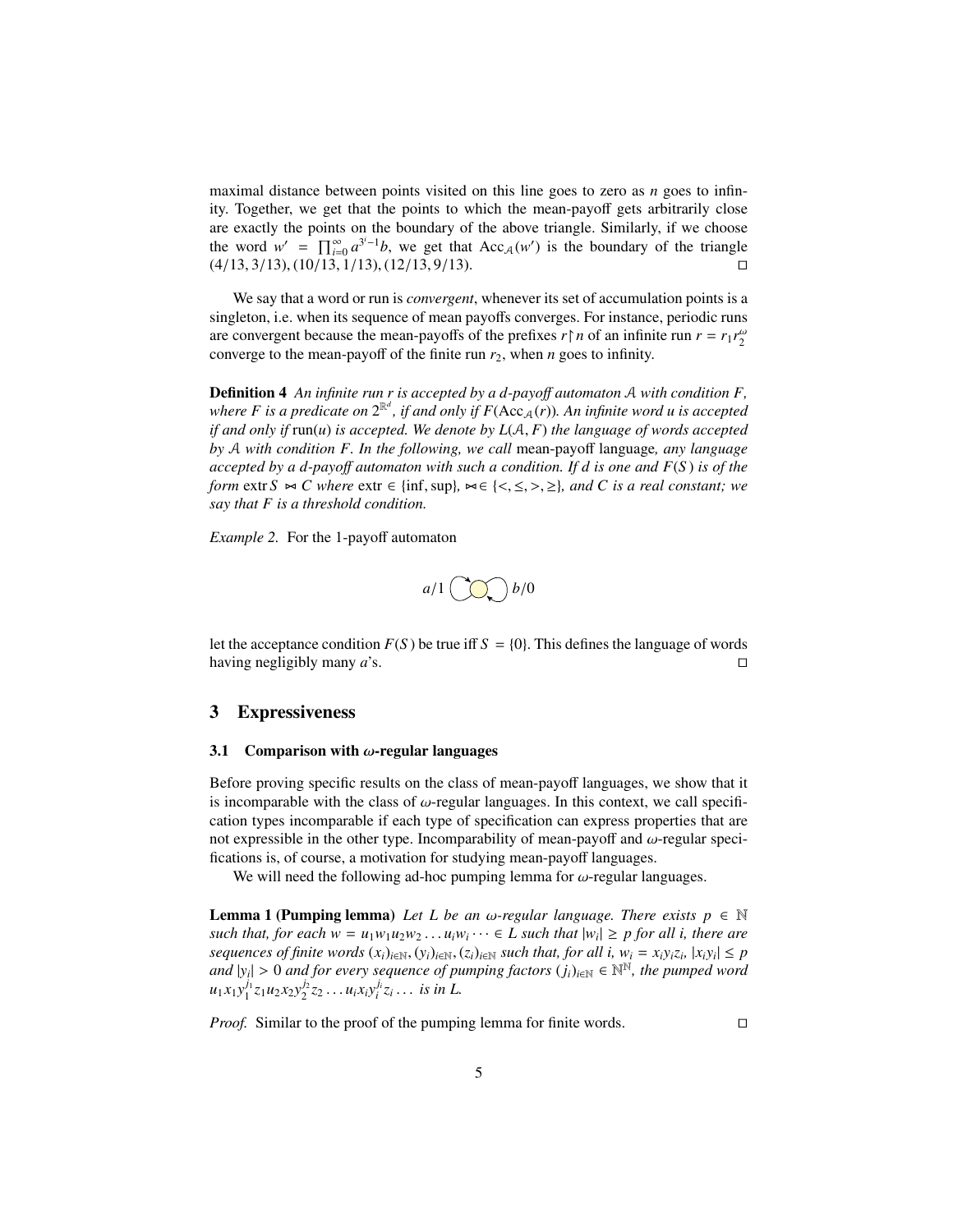Proposition 1 *There exists a mean-payo*ff *language, defined by a* 1*-payo*ff *automaton and a threshold acceptance condition, that is not* ω*-regular.*

*Proof.* Consider the 1-payoff automaton

$$
a/2\bigodot b/ -1
$$

We show that  $L = \{w | \inf \text{mp}_{\mathcal{A}}(w) \le 0\}$  is not regular. For any *p*, the word  $w = (a^p b^{2p})^{\omega}$ is in that language. Assuming, towards contradiction, that the language is regular and using the pumping Lemma 1 on  $w$ , we can select as factors  $w_i$  the sequences of  $a$  an choose  $j_i = 2$  to obtain a word w' that should be in *L*. But since  $mp_A(w')$  is a singleton bigger than zero, w' does not satisfy the acceptance condition and therefore is not in *L*, a contradiction.  $\Box$ 

#### Proposition 2 *There exists an* ω*-regular language that is not a mean-payo*ff *language.*

*Proof.* Let  $L = (a^*b)^\omega$ . We will show that, in any payoff automaton, we can find two words  $u_1$  and  $u_2$ ,  $u_1$  having infinitely often *b* and  $u_2$  having eventually only *a*, and such that  $Acc(u_1) = Acc(u_2)$ . Then obviously no general mean-payoff acceptance condition can distinguish those two words although  $u_1 \in L$  and  $u_2 \notin L$ .

Let us construct the counter-example. Suppose  $A$  is a payoff automaton recognizing *L* with some predicate *F*. Let  $c_a$  be a cycle such that  $\lambda(c_a)$  contains only *a*'s and  $c_b$  a cycle such that  $\lambda(c_b)$  contains at least one *b*, both starting in some state *q* in a terminal strongly connected component of A, and let *p* be an initial run leading to *q*.

The mean-payoffs of the run  $r = p \prod_{i=1}^{\infty} c_a^i c_b$ , which should be accepted, converge to mp<sub>*A*</sub>(*c<sub>a</sub>*), which is also the mean-payoff of  $pc<sup>\omega</sup>$ , which should be rejected but has to be accepted by  $A$ , since it has the same mean-payoff as  $r$ .

#### 3.2 Topology of mean-payoff accumulation points

In this section we discuss the structure of the set of accumulation points. In particular we characterize the sets that are the accumulation points of some run of a payoff automaton.

If *S* is a strongly connected component of an automaton, and *C* is the set of simple cycles in *S*, then we denote by ConvHull(*S*) the convex hull of  ${mp(c)|c \in C}$ .

Theorem 1 *Let r be an infinite run of a d-payo*ff *automaton, then* Acc(*r*) *is a closed, connected and bounded subset of* R *d .*

#### *Proof.*

Closed: True for any set of accumulation points: let  $(a_n)$  be a sequence in a topological space, and  $(x_n) \in Acc(a_n)_{n=1}^{\infty}$  be a sequence of accumulation points converging to a point *x*. For any  $x_i$ , we can choose a sub-sequence  $(a_{i_n})$  converging to  $x_i$ . Now we can construct a sub-sequence of elements that converges to *x*: for every *i*, take the first element  $a_{i_{f(i)}}$  of  $a_{i_n}$  which is at a distance smaller than  $2^{-i}$  from  $x_i$  such that  $f(i) > f(i-1)$ .<br>Then the sequence  $(a_{i-1})$  is converges to r Then the sequence  $(a_{i_{f(i)}})_{i \in \mathbb{N}}$  converges to *x*.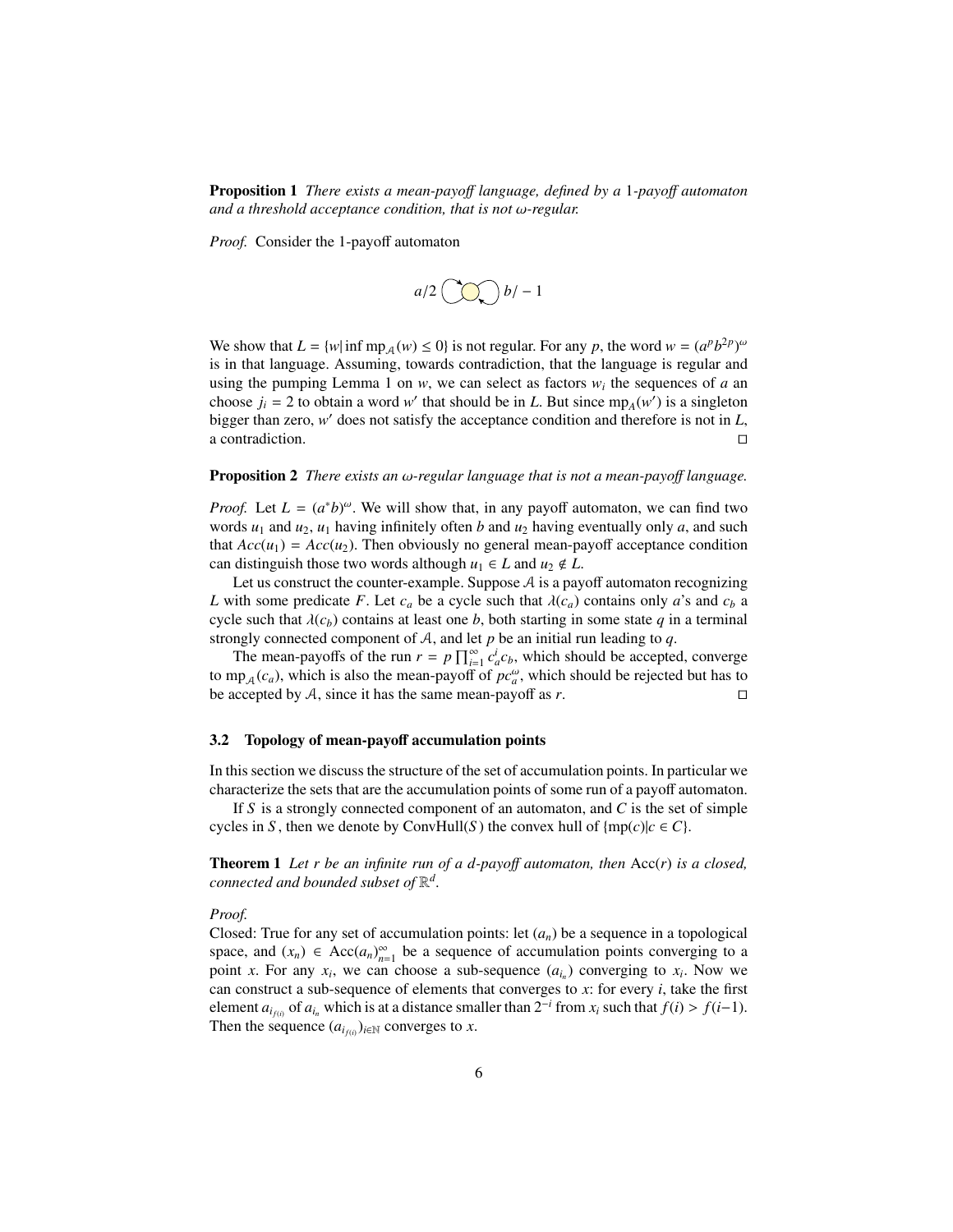Bounded: As we are speaking of a sequence of averages of the (finite) set of payoffs, it is clear that the sequence of mean-payoffs remains in the convex hull of that set, which is bounded.

Connected: Proof by contradiction. Suppose there exists two disjoint open sets  $O_1$  and *O*<sub>2</sub> such that *Acc*(*r*) ⊆ *O*<sub>1</sub> ∪ *O*<sub>2</sub>. Let *d* be the distance between *O*<sub>1</sub> and *O*<sub>2</sub>. As those sets are open and disjoint,  $d > 0$ . But the vector between two successive averages is  $p\text{avoff}(r \upharpoonright n)/n - p\text{avoff}(r \upharpoonright n - 1)/n - 1 = (1/n)(p\text{avoff}(r \upharpoonright n - 1)) + w(r \upharpoonright n) - n/(n - 1)$ 1) payoff $(r \nvert n-1)$  =  $(1/n)(w(r \nvert n) - mp(r \nvert n)$ , whose norm is smaller than  $\Delta/n$ , where  $\Delta = \max{\{|w(t) - w(t')| | t, t' \in \delta\}}$ . If a run has accumulations points in both  $O_1$  and  $O_2$ , then there exist  $n > \Delta/d$  such that the *n*th step is in  $O_2$  and the  $(n + 1)$ th in  $O_2$ . The then there exist  $n > \Delta/d$  such that the *n*th step is in  $O_1$  and the  $(n + 1)$ th in  $O_2$ . The distance between those two points has to be both greater than *d* and smaller than  $\Delta/n$ , which is not possible. which is not possible.

As a remark, we can say more than boundedness: indeed a run eventually comes into a SCC it never leaves. The contribution of the payoffs of the SCC becomes then dominant as *n* goes to the infinity. Even better, actually, the contribution of the simple cycles of that SCC is dominant. Thus the set of accumulation points is included in the convex hull of the simple cycles of the SCC.

The following theorem is a converse to Theorem 1.

### **Theorem 2** For every non-empty, closed, bounded and connected set  $D \subset \mathbb{R}^d$ , there is *a d-payo*ff *automaton and a run r of that automaton such that* Acc(*r*) = *D.*

*Proof.* Take any automaton with a reachable SCC such that *D* is contained in the convex hull of the cycles of the SCC.

For every integer  $n > 0$ , let  $\{O_{i,n}: i = 1, \ldots, l_n\}$  be a finite coverage of *D* by open sets of diameter smaller than 1/*n*. Such a coverage exists, for example, by covering *<sup>D</sup>* by spheres of diameter 1/*n*.

Suppose *p* is a finite initial run going into the SCC. For every *n* and every *i*, we can prolong *p* with a suffix *c* such that mp( $pc$ )  $\in$   $O_{ni}$  and  $pc$  is in the SCC (form the end of *p* onwards). For that, we need *c* to be long enough and have the right proportions of simple cycles. Furthermore, as  $mp(pc|l + 1) - mp(pc|l)$  becomes smaller when *l* goes to infinity, we can make the distance of mp(*pcl*) from *D* converge to zero when *l* goes to infinity.

As the set  $(O_{n,i})_{n,i \in \mathbb{N} \times \mathbb{N}}$  is countable, we can construct recursively the successive suffixes  $c_{1,1}, c_{1,2}, \ldots, c_{2,1}, c_{2,2}, \ldots$  such that  $mp(p c_{1,1} c_{1,2}, \ldots, c_{2,2}, \ldots, c_n)$  is in  $O_{n,i}$ , and such that for every  $I_{\text{max}}$  or  $I_{\text{max}}$  or  $I_{\text{max}}$  is at a distance smaller than  $K/I$  from  $D$ such that for every *l*, mp(*p*  $\prod_{j\in\mathbb{N}\times\mathbb{N}} c_{ji} \upharpoonright l$ ) is at a distance smaller than  $K/l$  from *D*.<br>Let  $x \in D$ . Then for every  $n, x \in Q$ , for some *i*, thus for every *n*, the sequence

Let  $x \in D$ . Then for every  $n, x \in O_{n,i}$  for some *i*, thus for every *n*, the sequence of mean-payoffs comes within a radius  $1/n$  from *x*, which means *x* is an accumulation point. Conversely, if  $y \notin D$ , as *D* is closed, it is at a distance  $\delta > 0$  from *D*, moreover there exist a *l* such that mp( $pc \upharpoonright l$ ) never exits a radius  $\epsilon < \delta$  around *D* and therefore the sequence of mean-payoff will never come in a radius  $\delta - \epsilon$  from *y*. So *y* is not an accumulation point. We conclude that Acc<sub>a</sub>(r) is exactly D. accumulation point. We conclude that  $Acc_A(r)$  is exactly *D*.

Actually, like for Theorem 1, a careful examination of the proof reveals that a stronger statement is true. Specifically, it is easy to verify that any closed, bounded and connected set contained in any of the SCC of an automaton is the set of accumulation points of some run of that automaton.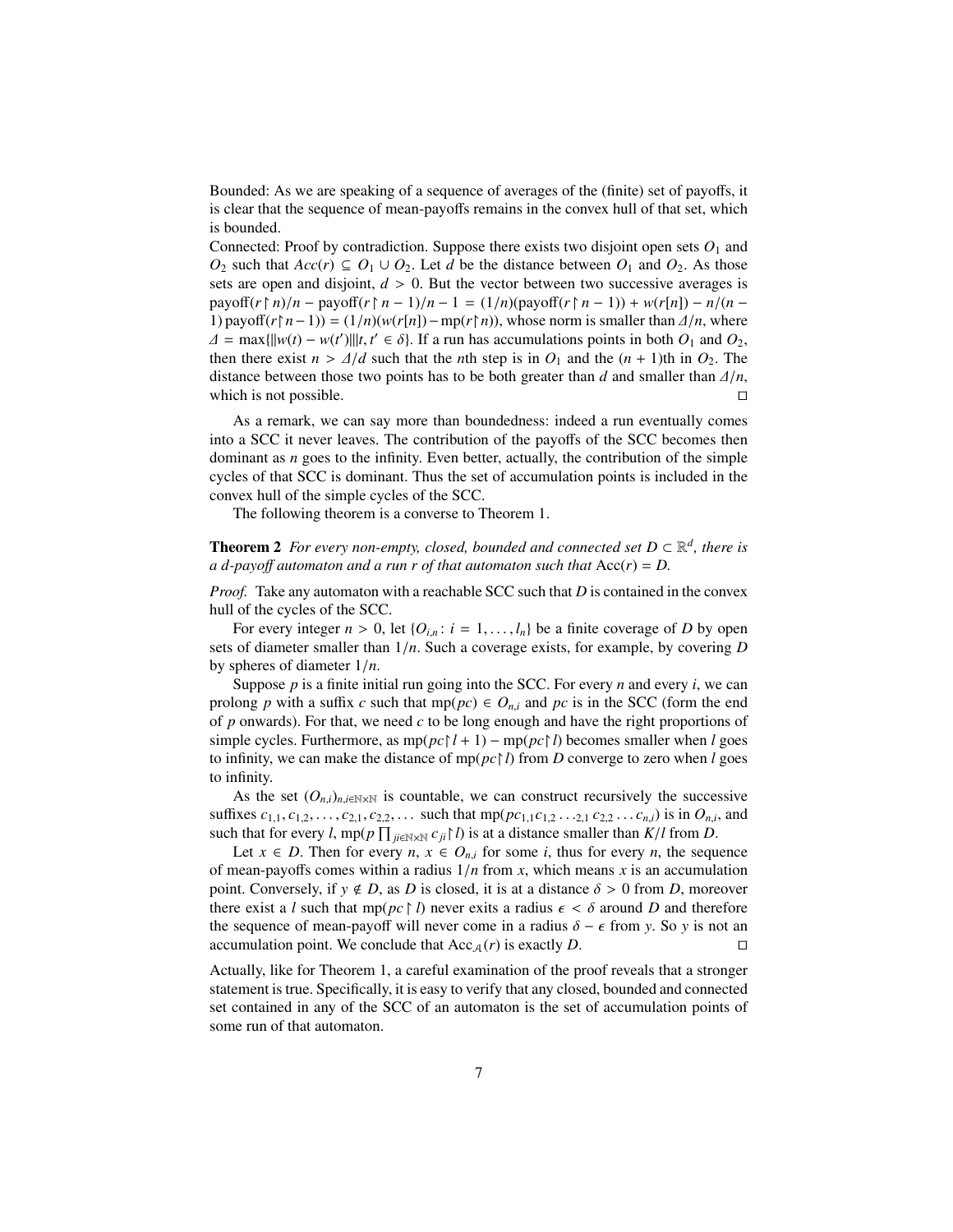#### 3.3 Comparison of threshold mean-payoff languages

We study mean-payoff languages where the minimum and maximum of the set of accumulation points are compared with a given threshold. We assume, without loss of generality, that the threshold is zero because changing the threshold is equivalent to an affine transformation of the payoffs. We show that the different threshold languages are incomparable in expressive power.

**Definition 5** We denote by  $\mathcal{L}_{\bowtie}$  the class of mean-payoff languages accepted by a 1*payoff automaton with the condition* min  $Acc(w) \approx 0$ *, where*  $\approx$  *is* <, >,  $\leq$  *or*  $\geq$ *.* 

Note that these languages are the winning conditions used to define mean-payoff games, e.g. in [12], because min Acc(*w*) =  $\liminf_{n\to\infty} \sup_{A}(w \upharpoonright n)$ . We do not need to discuss the class of languages defined as complements of these conditions because  $\mathcal{L}_>$ is co  $\mathcal{L}_{\leq}$  and  $\mathcal{L}_{\geq}$  is co  $\mathcal{L}_{\leq}$ , where co  $\mathcal{L}_{\bowtie}$  is the set of languages defined as sets of words that do not satisfy min  $Acc(w) \approx 0$  for some automaton.

**Theorem 3** *The classes*  $\mathcal{L}_{\leq}$ ,  $\mathcal{L}_{\leq}$ ,  $\mathcal{L}_{\leq}$ , and  $\mathcal{L}_{\geq}$  *are incomparable.* 

*Proof.* We begin by showing that  $\mathcal{L}_{\leq}$  and  $\mathcal{L}_{\leq}$  are incomparable. Consider the automaton



and the language  $L = \{w | \min Acc(w) < 0\}$ . Suppose, towards contradiction, that there exists an automaton A' accepting L with a  $\mathcal{L}_\leq$  condition. Consider  $c_a$  and  $c_b$  two cycles in A', labelled respectively with a word in  $a(a + b)^i$  and with  $b^j$  for some integers *i* and  $j$ , and start from a same reachable state  $q$  (two such cycles exist at least in any terminal strongly connected component). Let *p* be a finite initial run ending at *q*. As  $pc_a^{\omega}$  is a run of A' which should be accepted, it is necessary that payoff<sub>A'</sub> $(c_a) \le 0$ , and as  $pc_b^{\omega}$  should not be accepted, it is necessary that payoff<sub>A</sub> $($ (*c<sub>b</sub>*) > 0. For all *k*, the run  $p(c, c^k)$   $\omega$  should be accepted. So it is necessary that for all *k*, payoff,  $(c, c^k)$  < 0. Thus  $p(c_a c_b^k)$ (*c*<sub>a</sub>*c*<sup>*k*</sup></sup>)  $\leq$  0. Thus  $p(c_a c_b^k)$ (*c*<sub>a</sub>*c*<sup>*k*</sup>)  $\leq$  0. Thus payoff<sub>A</sub> $(c_a)$  + *k* payoff<sub>A</sub> $(c_b)$  ≤ 0, which is possible if and only if payoff<sub>A</sub> $(c_b)$  ≤ 0 and contradicts payoff<sub>A</sub> $(c_b) > 0$ . Thus *L* cannot be accepted by a  $\mathcal{L}_{\leq}$  condition.

Conversely, consider the automaton



with the language *L* defined by the  $\mathcal{L}_{\leq}$  acceptance condition. Towards contradiction, assume that A' is an automaton accepting *L* with the  $\mathcal{L}_{\leq}$  acceptance contradiction. If  $c_a$ ,  $c_b$  and  $p$  are defined in A', the same way as before, we should have payoff<sub>A'</sub> $(c_a) \ge 0$ and payoff<sub>A</sub> $\iota$ (*c<sub>b</sub>*) < 0. For all *k*, the run  $p(c_a c_b^k)$  should be rejected, so it is necessary that payoff  $(c_a)^k$  > 0. Thus for all *k* payoff  $(c_a)^k$  + *k* payoff  $(c_a)^>0$ , which is possible  $\text{payoff}_{\mathcal{A}}(c_a c_b^k) \ge 0$ . Thus for all *k*,  $\text{payoff}_{\mathcal{A}}(c_a) + k \text{payoff}_{\mathcal{A}}(c_b) \ge 0$ , which is possible if and only if payoff<sub>A'</sub> $(c_b) \ge 0$  and contradicts payoff<sub>A'</sub> $(c_b) < 0$ . Therefore *L* cannot be expressed by a  $\mathcal{L}_{\leq}$  condition.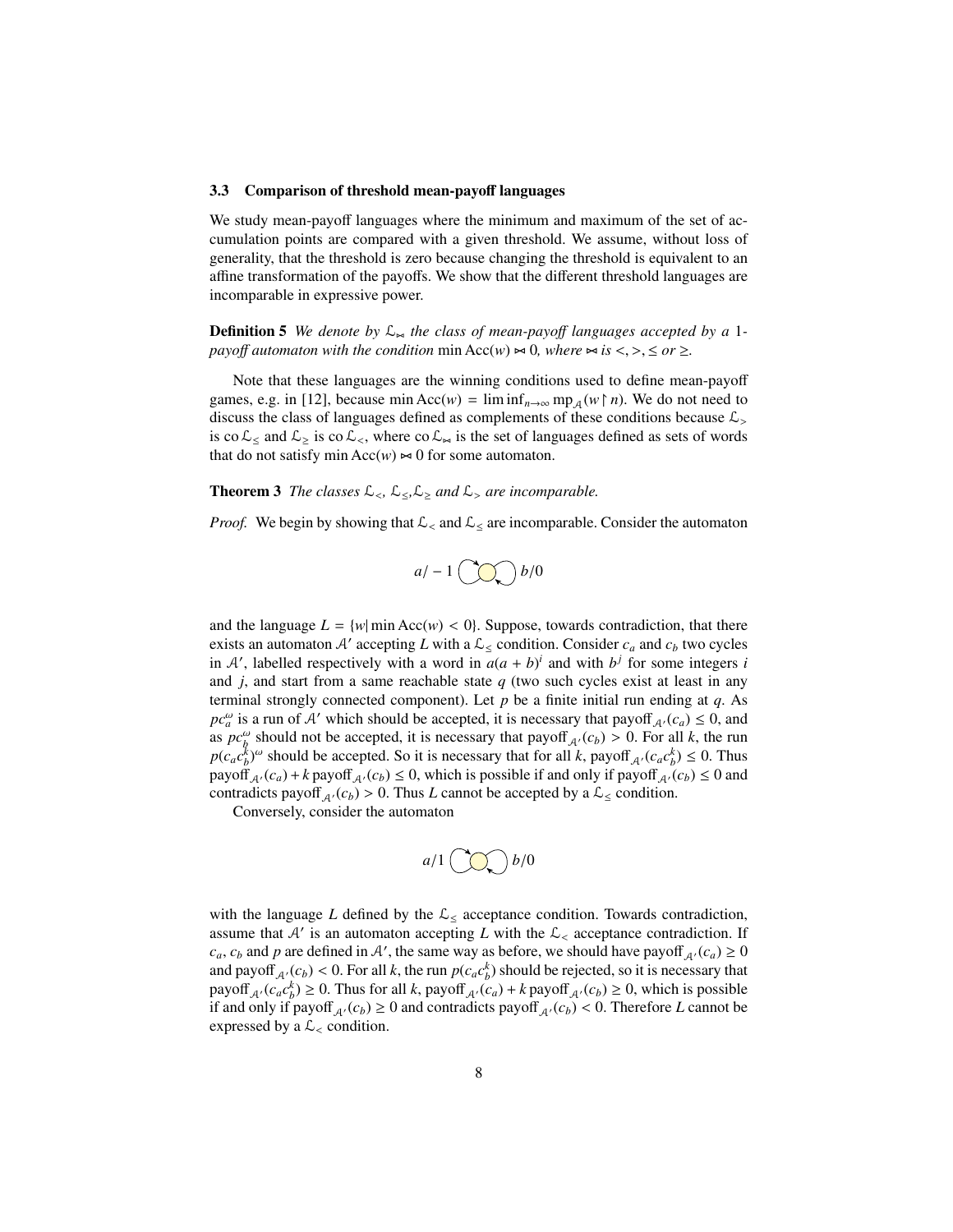These counter examples can be adapted for proving that any class with strict inequality symbol is incomparable to any class with a weak inequality symbol. It remains to prove the incompatibility of  $\mathcal{L}_{\leq}$  and  $\mathcal{L}_{\geq}$  and that of  $\mathcal{L}_{\leq}$  and  $\mathcal{L}_{\geq}$ .

Consider the language *L* defined by the automaton

$$
a/-1\bigcirc\bigcirc b/1
$$

(denoted by A) with the  $\mathcal{L}_{\leq}$  acceptance condition. Suppose, towards contradiction, that A' is an automaton defining the same language with a  $\mathcal{L}_\geq$  condition. Choose two cycles  $c_a$  and  $c_b$  starting from two states  $q_a$  and  $q_b$  in a same terminal strongly connected component of A', such that  $c_a$  is labelled by  $a^l$  and  $c_b$  is labelled by  $b^m$  for some *l* and *m*, an initial run *p* going to  $q_b$  and two runs  $u_{ab}$  and  $u_{ba}$  going from  $q_a$ to  $q_b$  and from  $q_b$  to  $q_a$ , respectively. Because  $pu_{ba}c_a^{\omega}$  should be accepted and  $pc_b^{\omega}$ should be rejected, we must have payoff<sub> $A<sup>i</sup>(c<sub>b</sub>)$  < 0 and payoff<sub> $A<sup>i</sup>(c<sub>a</sub>) \ge 0$ . Consider</sub></sub>  $r = p \prod_{i \in \mathbb{N}} c_B^{2i} u_{ba} c_a^{2i} u_{ab}$ . Then  $\text{mp}_{\mathcal{A}} (\lambda(p) \prod_{i=0}^n c_b^{2i} u_{ba} c_a^{2i} u_{ab})$  converges to 0 as *n* goes to infinity, thus  $\lambda(r) \in L$ , and therefore r should be accepted by A' with the  $\mathcal{L}_\geq$  condition. But mp<sub>A's</sub> (*word*( $p \prod_{i=0}^{n} c_b^{2^i} u_{ba} c_a^{2^i m} u_{ab} c_b^{2^{n+1}l}$ )) converges to a negative limit, thus r cannot be accepted by  $A'_3$  with the  $\mathcal{L}_\geq$  condition, leading to contradiction.

Conversely, consider the language *L*, defined with the same automaton, but with the  $\mathcal{L}_\geq$  condition. Suppose A' is an automaton defining the same L with the  $\mathcal{L}_\leq$  condition. We can choose two cycles  $c_a$  and  $c_b$  starting from two states  $q_a$  and  $q_b$  in a same terminal strongly connected component of  $A'$  such that  $c_a$  is labelled by  $a^l$  and  $c_b$  is labelled by  $b^m$  for some *l* and *m*, an initial run *p* going to  $q_b$  and two runs  $u_{ab}$ and  $u_{ba}$  going from  $q_a$  to  $q_b$  and from  $q_b$  to  $q_a$ . Then we should have payoff<sub>A</sub> $(c_b) \le 0$ and payoff<sub>A</sub><sub>1</sub>(*c<sub>a</sub>*) > 0 (because  $pu_{ba}c_a^{\omega}$  should be rejected and  $pc_b^{\omega}$  should be accepted). Consider  $r = p \prod_{i \in \mathbb{N}} u_{ba} c_2^{2^i m} u_{ab} c_2^{2^i l}$ . Then  $m p_{A_3} (\lambda (p) \prod_{i=0}^n u_{ba} c_2^{2^i m} u_{ab} c_2^{2^i l}) u_{ba} c_a^{2^{n+1} m})$  converges to a negative limit as *n* goes to infinity, thus  $\lambda(r) \notin L$ , and therefore *r* should<br>be rejected by  $A'$  with the  $\int_{\mathbb{R}^n}$  condition. But mp.  $(A(n \Pi^n, u, e^{2i\eta}u, e^{2i\eta}))$  converges be rejected by A' with the  $\mathcal{L}_{\leq}$  condition. But  $\text{mp}_{\mathcal{A}}$ ,  $(\lambda(p\prod_{i=0}^{n}\mu_{ba}c_a^{2^{i}m}u_{ab}c_b^{2^{i}l}))$  converges to 0, thus *r* is accepted by  $A'$  with the  $\mathcal{L}_{\leq}$  condition, which contradicts the fact that it recognizes *L*.

We have thus established the incomparability of  $\mathcal{L}_\geq$  and  $\mathcal{L}_\leq$ . As  $\mathcal{L}_\leq$  and  $\mathcal{L}_>$  are the classes of the complements of languages in respectively  $\mathcal{L}_\geq$  and  $\mathcal{L}_\leq$ , it also implies the  $\Box$  incomparability of the latter pair.  $\Box$ 

The incompatibility of threshold classes shows how arbitrary the choice of only one of them as a standard definition would be. This suggests definition of a larger class including all of them.

#### 3.4 Mean-payoff languages in the Borel hierarchy

For a topological space *X*, we denote by  $\Sigma_1^0$  the set of open subsets by and  $\Pi_1^0$  the set of closed subsets. The Borel hierarchy is defined inductively as the two sequences  $(\Sigma^0)$ of closed subsets. The Borel hierarchy is defined inductively as the two sequences  $(\Sigma_q^0)$ <br>and  $(\Pi^0)$ , where  $\Sigma^0 = (|\cdot|_q, \Pi^0)$  and  $\Pi^0 = (|\cdot|_q, \Pi^0)$ , where  $\alpha$  and  $\beta$  are ordinals and  $(\Pi_{\alpha}^{0})$ , where  $\Sigma_{\alpha}^{0} = (\bigcup_{\beta \leq \alpha} \Pi_{\beta}^{0})_{\sigma}$ , and  $\Pi_{\alpha}^{0} = (\bigcup_{\beta \leq \alpha} \Sigma_{\beta}^{0})_{\delta}$ , where  $\alpha$  and  $\beta$  are ordinals and  $(\bullet)_\sigma$ ,  $(\bullet)_\delta$  denote closures under countable intersections and unions, respectively.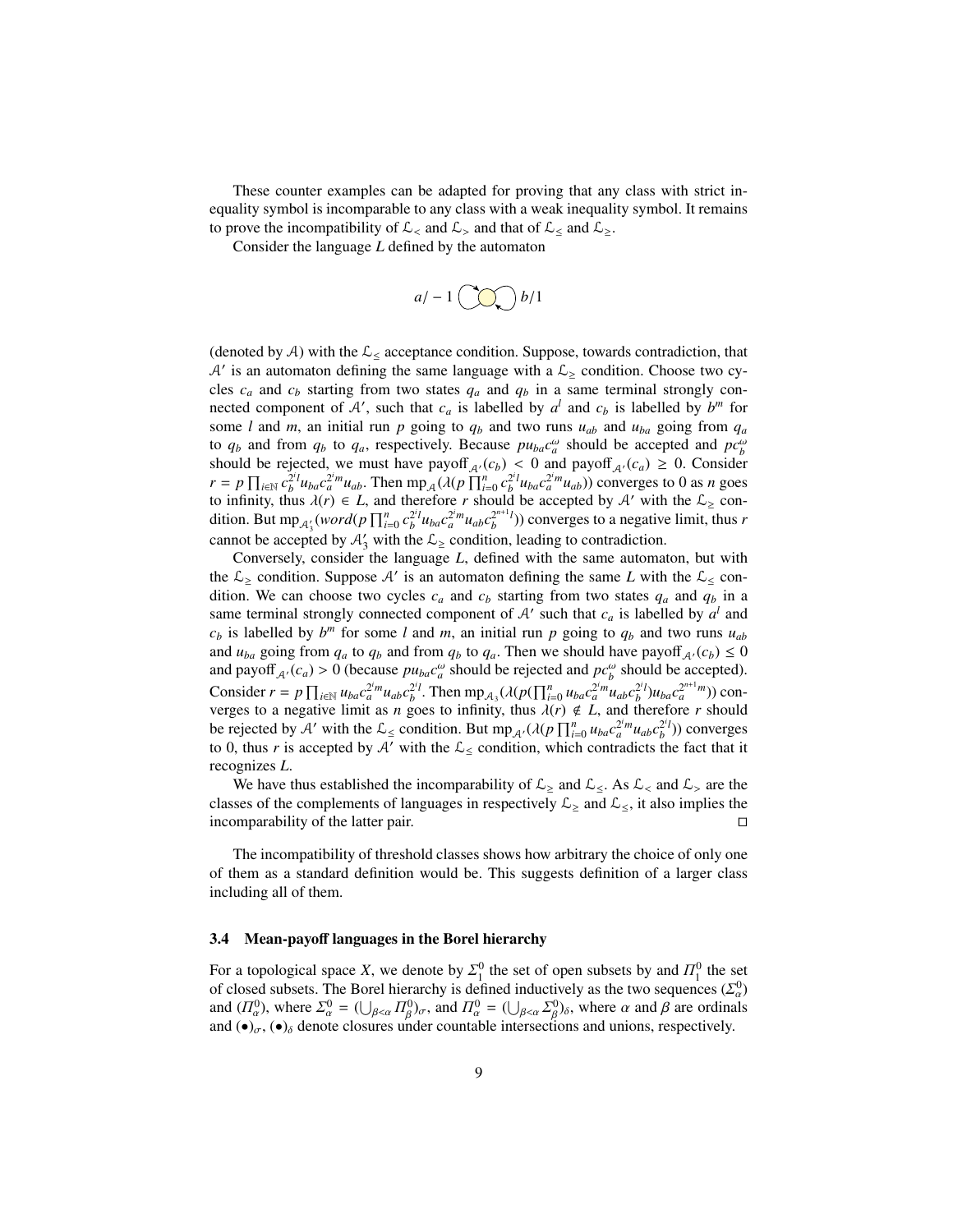We consider the standard topology over  $A^{\omega}$  with the base { $wA^{\omega}$ :  $w \in A^*$ }, i.e. a subset of  $A^{\omega}$  is open if and only if it is a union of sets, each set consists of all possible continuations of a finite word.

**Theorem 4** The following facts hold:  $\mathcal{L}_{\leq} \subset \Pi_2^0$ ,  $\mathcal{L}_{\leq} \nsubseteq \Sigma_2^0$ ,  $\mathcal{L}_{\leq} \subset \Sigma_3^0$  and  $\mathcal{L}_{\leq} \nsubseteq \Pi_3^0$ .

*Proof.* – Let  $L \in \mathcal{L}_{\leq}$ , then there exists  $d \in \mathbb{N}$ , a 1-payoff automaton A such that  $L = \{w \in A^{\omega} | \min(Acc_A(w)) \le 0\}$ . Therefore we can write *L* as

$$
L = \bigcap_{N \in \mathbb{N}} \{ w \in A^{\omega} | \forall m \in \mathbb{N} \exists n > m \operatorname{mp}_{\mathcal{A}} (w \upharpoonright n) < 1/N \}
$$
  
= 
$$
\bigcap_{N \in \mathbb{N}, m \in \mathbb{N}} \bigcup_{n > m} \{ w \in A^{\omega} | \operatorname{mp}_{\mathcal{A}} (w \upharpoonright n) < 1/N \}.
$$

For any *N* and *m* the condition mp<sub>A</sub>( $w \nmid n$ ) < 1/*N*) is independent of the suffix past the *n*th symbol of *w* and therefore the set  $\{w \in A^{\omega} | \text{mp}_{A}(w \upharpoonright n) < 1/N\}$  is clopen.<br>We get that  $\int_{A} \in \Pi^{0}$ We get that  $\mathcal{L}_{\leq} \in \Pi_2^0$ .<br>We prove  $\int_{\mathcal{L}} d\pi \Pi_2^0$ 

- We prove  $\mathcal{L}_> \nsubseteq \Pi_2^0$ , which is the same as  $\mathcal{L}_\leq \nsubseteq \mathcal{L}_2^0$  because  $\mathcal{L}_> = \text{co }\mathcal{L}_\leq$ . Let *L* be the set of words on alphabet  $A = \{a, b\}$  baying more than negligibly many *b*. We already set of words on alphabet  $A = \{a, b\}$  having more than negligibly many *b*. We already demonstrated that  $L \in \mathcal{L}_{>}$ . Suppose  $L \in \Pi_2^0$ . Then  $L = \bigcap_{i \in \mathbb{N}} L_i A^\omega$  for some family of languages of finite words *L*. We can assume without loss of generality that the of languages of finite words *L<sup>i</sup>* . We can assume without loss of generality that the words of  $L_i$  have all length *i*. For all *m*, the word  $w_m = (\prod_{j=1}^{m-1} a^{2j}b)(a^{2m}b)^{\omega} \in L$ (as it is ultimately periodic with a period where the proportion of *b* is not 0). For the word  $w = \prod_{j=1}^{\infty} a^{2j} b$ , it means that any prefix  $w \upharpoonright i$  of length *i* is in  $L_i$ . This is a contradiction, because  $w \notin L$ .
- For the two last items of the theorem: Chatterjee exhibited in [2] a  $\Pi_3^0$ -hard lan-<br>guage in  $f_{\rm e}$ . He also established that this class is included in  $\Pi^0$ . As  $f_{\rm e} = \cos f$ . guage in  $\mathcal{L}_\ge$ . He also established that this class is included in  $\Pi_3^0$ . As  $\mathcal{L}_\geq = \cos \mathcal{L}_\leq$ , that proves what we need that proves what we need.

$$
\Box
$$

#### 3.5 Dimensionality

In this section we analyze closure properties of mean-payoff languages defined by automata with a fixed dimension.

The following lemma shows that, for any *d*, the class of mean-payoff languages definable by *d*-payoff automata is not closed under intersection.

**Lemma 2** If  $d_1$  *and*  $d_2$  *are two integers, then there exists*  $L_1$  *and*  $L_2$ *, two mean-payoff languages of dimensions d*<sup>1</sup> *and d*<sup>2</sup> *such that L*<sup>1</sup> *and L*<sup>2</sup> *contain only convergent words and*  $L_1 \cap L_2$  *is not definable as a dimension d mean-payoff language with*  $d < d_1 + d_2$ *.* 

*Proof.* Let  $A = \{a_1, \ldots, a_{d_1}\}$  and  $B = \{b_1, \ldots, b_{d_2}\}$  be two disjoint alphabets. Let  $A_1$  be the one-state  $d_1$ -payoff automator on alphabet  $A \cup B$  such that the payoff of the be the one-state  $d_1$ -payoff automaton on alphabet  $A \cup B$ , such that the payoff of the transition  $(q_0, a_i, q_0)$  is 1 on the *i*th coordinate and 0 in the other coordinates and the powerf of the transition  $(a_0, b_1, a_0)$  is 0. And let  $a_0$  be the  $d_0$ -payoff one-state automator payoff of the transition  $(q_0, b_i, q_0)$  is 0. And let  $A_2$  be the  $d_2$ -payoff one-state automaton<br>defined similarly by swapping *a* and *b* defined similarly by swapping *a* and *b*.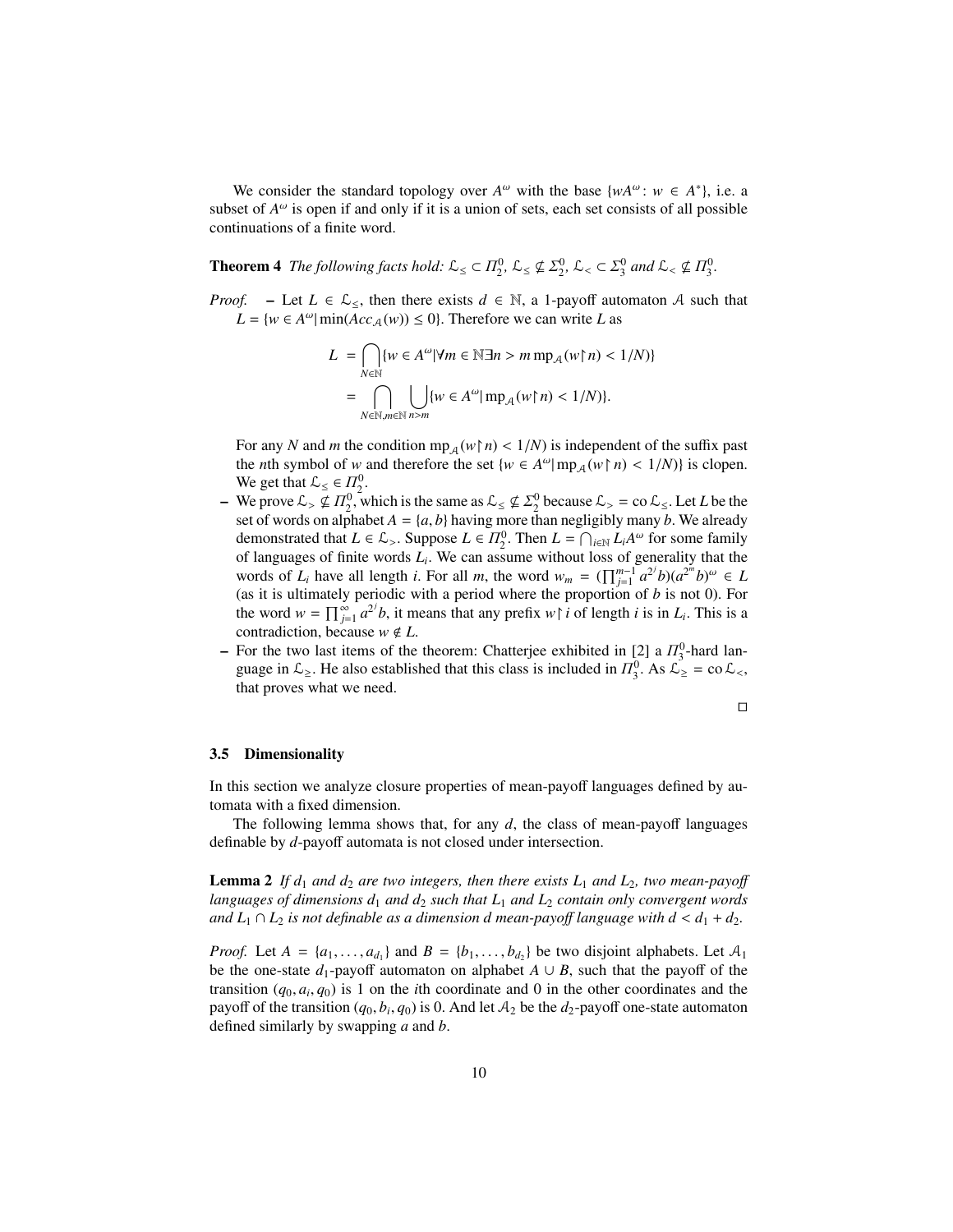Let  $L_i$  be the language defined on  $A_i$  by predicate  $F_i$ , testing equality with the singleton  $\{l_i\}$ , where  $l_i$  is in the simplex defined by the  $d_i + 1$  different payoffs of the transitions of A*<sup>i</sup>* . In the proof of Theorem 2 we establish that the *L<sup>i</sup>* are not empty.

Let  $w \in (A + B)^{\omega}$ , then *w* is in *L*<sub>1</sub> if and only if the proportion of *a<sub>i</sub>* in every prefix tends to the *i*th coordinate of  $l_1$ , and it is in  $L_2$  if and only if the proportion of  $b_i$  in every prefix tends to the *i*th coordinate of  $l_2$ .

Then for *w* to be in  $L_1 \cap L_2$ , it is necessary that the proportion of every symbols tends to either a coordinate of  $l_1$ , if that symbol is a  $a_i$ , or a coordinate of  $l_2$ , if it is a  $b_i$ .

Now suppose  $L_1 \cap L_2$  is recognized by a *d*-payoff automaton with  $d < d_1+d_2$ . Choose one terminal strongly connected component of A and consider for every symbol *a* of the alphabet a cycle labeled by a word in  $a^*$ , starting at some state  $q_a$ . Let also be p an initial run going to  $q_a$  and for every pair of symbols  $a, b$  a path  $u_{ab}$  going from  $q_a$  to  $q_b$ .

Only looking at the runs in the language  $p\{u_{a_1}a c_a^* u_{a a_1}|a \in A \cup B\}^\omega$ , it is possible to converge to any proportion of the symbols of  $A \cup B$ , and thus have runs whose labeling word is in *L*. But as the payoffs are in dimension *d*, and the number of symbols is  $d_1 + d_2 > d$ , that language also contains runs converging to different symbol proportions but still having the same mean-payoff limit. Those runs are accepted by A but are not labeled by a word in  $L$ .

Next, we prove that the intersection of two languages of dimensions  $d_1$  and  $d_2$  is a language of dimension  $d_1 + d_2$ . This will be proved constructively, by showing that the intersection language is the language defined on the product automaton with the "product" condition. Before going to the statement of the lemma, we need to define what those products are.

**Definition 6** If  $F_1$  and  $F_2$  are predicates on  $2^{\mathbb{R}^{d_1}}$  and  $2^{\mathbb{R}^{d_2}}$ , we denote by  $F_1 \cap F_2$  the *predicate on*  $2^{\mathbb{R}^{d_1+d_2}}$  *which is true for*  $X \subseteq \mathbb{R}^{d_1+d_2}$  *if and only if*  $F_1(p_1(X))$  *and*  $F_2(p_2(X))$ *, where*  $p_1$  *is the projection on the*  $d_1$  *first coordinates and*  $p_2$  *on the*  $d_2$  *last.* 

**Definition 7 (Weighted automata product)** *If*  $A_1 = \langle A, Q_1, q_0^1, \delta_1, w_1 \rangle$  *is a d*<sub>1</sub>*-payoff automaton and*  $A_2 = \langle A, Q_2, q_1^2, \delta_2, w_2 \rangle$  *a d*<sub>2</sub>*-payoff automaton, then we define*  $A_1 \otimes$ *automaton and*  $A_2 = \langle A, Q_2, q_0^2, \delta_2, w_2 \rangle$ , a  $d_2$ -payoff *automaton, then we define*  $A_1 \otimes A_2 = \langle A, Q_1 \times Q_2, (q_1^1, q_2^2), \delta_2 \times w_1 \times \rangle$ , the product of  $A_2$  and  $A_2$  a  $(d_1 + d_2)$ -payoff  $A_2 = \langle A, Q_1 \times Q_2, (q_0^1, q_0^2), \delta_{1\otimes 2}, w_{1\otimes 2} \rangle$ , the product of  $A_1$  and  $A_2$ , a  $(d_1 + d_2)$ *-payoff* automator such that *automaton such that*

- $\delta_{1\otimes 2} = \{((q_1, q_2), a, (q'_1, q'_2)) | (q_1, a, q'_1) \in \delta_1 \land (q_2, a, q'_2) \in \delta_2 \land a \in A\}$ <br>  $W_1(x; \delta_1, \delta_2) \rightarrow W_1(x; \delta_1, \delta_2)$  is such that if  $W_2(a, a, a'_2) = (x, x_1)$  and  $w_1(x; \delta_1, \delta_2)$
- $w_{1 ⊗ 2}$ : δ<sub>1⊗2</sub> → R<sup>*d*<sub>1</sub>+*d*<sub>2</sub></sub> *is such that if*  $w_1(q_1, a, q'_1) = (x_1, \ldots, x_d)$  *and*  $w_2(q_2, a, q'_2) =$ <br>
(*y*<sub>2</sub> *y*<sub>2</sub>) *then*  $w((a_1, a_2) \cdot a(q', a')) = (x_1, y_2, y_3)$ </sup>  $(y_1, \ldots, y_{d_2})$ , then  $w((q_1, q_2), a, (q'_1, q'_2)) = (x_1, \ldots, x_{d_1}, y_1, \ldots, y_{d_2})$ .

But before we state the theorem, we need the following lemma:

**Lemma 3** If r is a run of a d-payoff automaton A and p is a projection from  $\mathbb{R}^d$  to  $\mathbb{R}^d$ <sup>'</sup>, *with d'* < *d, then*  $Acc(p(mp_A(r\uparrow n))) = p(Acc(mp_A(r\uparrow n)))$ 

*Proof.* Let  $x' \in Acc(p(mp_A(r\upharpoonright n)))$ . For any  $i \in \mathbb{N}$ ,  $p(mp_A(r\upharpoonright n))$  eventually comes into a distance  $1/i$  from *x*<sup>*i*</sup>, for some index *n<sub>i</sub>*. For  $j > i$  mp<sub>A</sub>(*r\rn*<sub>*j*</sub>) remains in  $B(x', 1/i) \times K$ <br>(where *K* is a compact of  $\mathbb{R}^{d-d'}$ ) as this product is compact, it has at least one accumula-(where *K* is a compact of  $\mathbb{R}^{d-d'}$ ), as this product is compact, it has at least one accumulation point. Thus the distance from *x'* to  $p(\text{Acc}(mp_A(r\upharpoonright n)))$  is 0. But  $\text{Acc}(mp_A(r\upharpoonright n))$  is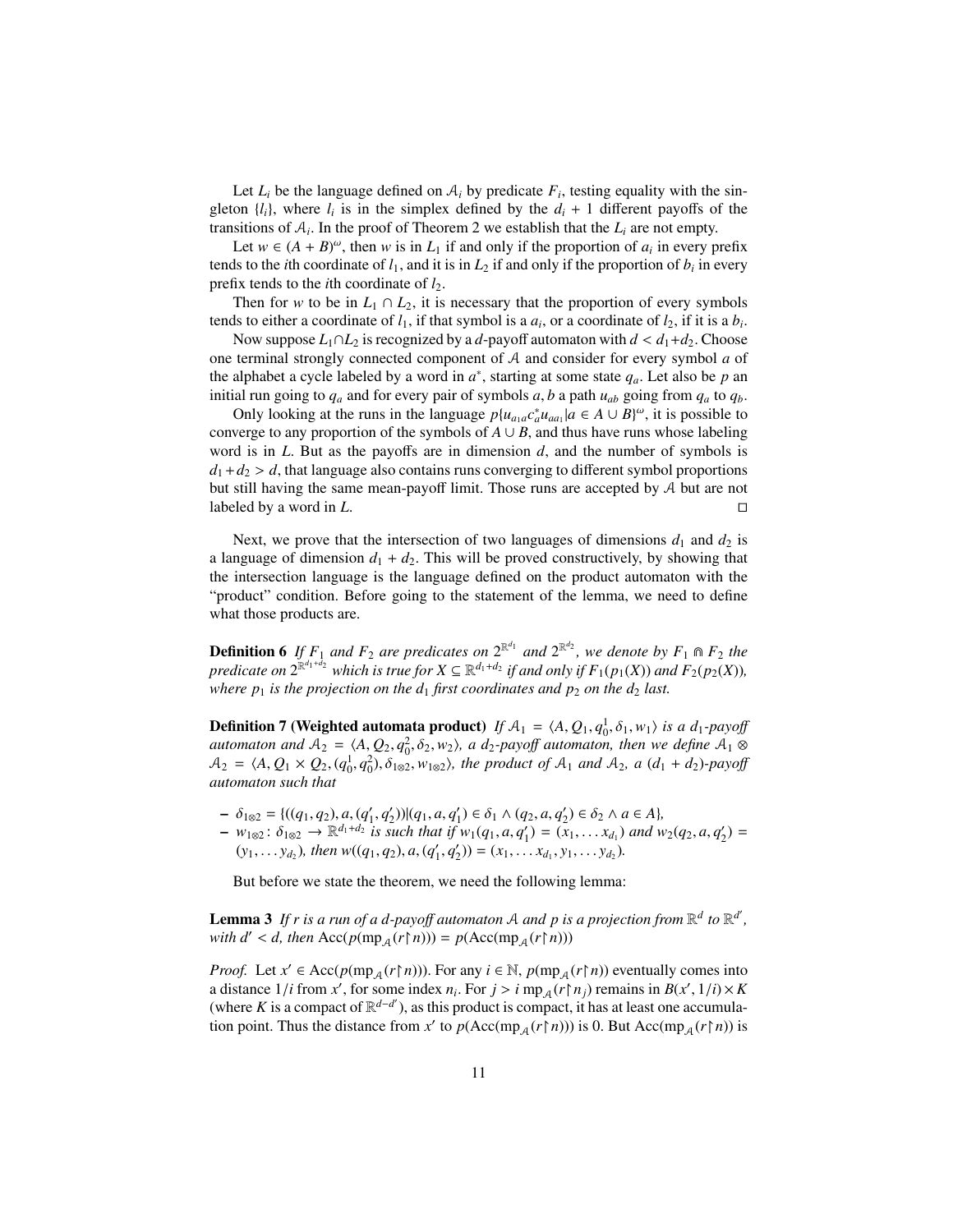a closed set and *p*, being a projection, is continuous, so  $p(\text{Acc}(mp(r \mid n)))$  is closed too, which means  $x' \in p(\text{Acc}(mp_A(r \upharpoonright n)))$ , and so  $\text{Acc}(p(mp(r \upharpoonright n))) \subseteq p(\text{Acc}(mp_A(r \upharpoonright n)))$ .

Conversely, if  $x' \in p(\text{Acc}(mp_A(r \upharpoonright n)))$  a sub-sequence  $mp_A(r \upharpoonright n_i)$  converges to a *x* such that  $x' = p(x)$ , and thus  $p(\text{mp}_{\mathcal{A}}(r \upharpoonright n_i))$  converges to  $x'$ , which means  $x' \in$ Acc( $p(\text{mp}(r \mid n))$ ). We conclude that  $Acc(p(\text{mp}_A(r \mid n))) = p(Acc(\text{mp}_A(r \mid n)))$ .  $\Box$ 

Now we have all the needed tools, we can characterize the intersection of two meanpayoff languages as another mean-payoff language defined on an automaton whose dimension is known.

**Proposition 3** For any two  $d_1$ -payoff and  $d_2$ -payoff automata  $A_1$  and  $A_2$  and any two predicates  $F_1$  and  $F_2$  on respectively  $2^{\mathbb{R}^{d_1}}$  and  $2^{\mathbb{R}^{d_2}}$ , the following equality holds:  $L(A_1, F_1) \cap L(A_2, F_2) = L(A_1 \otimes A_2, F_1 \cap F_2).$ 

*Proof.* Suppose  $u \in A^{\omega}$ , then the sequence of mean-payoffs of run *r* of *u* in  $A_1 \otimes A_2$  are the projections by  $p_1$  and  $p_2$  of the sequence of mean-payoffs of some runs  $r_1$  and  $r_2$  in  $A_1$  and  $r_2$  in  $A_2$  whose labeling is *u*. And conversely, if *u* has runs  $r_1$  and  $r_2$  in  $A_1$  and  $r_2$  in  $A_2$ , then it has a run *r* in  $A_1 \otimes A_2$  whose sequence of mean-payoffs projects by  $p_1$ and  $p_2$  onto those of  $r_1$  and  $r_2$ .

If  $r$ ,  $r_1$ , and  $r_2$  are such runs (the payoffs of  $r$  projecting on those of  $r_1$  and  $r_2$ ), then using lemma 3, we find that  $Acc_A(r_1) = Acc(p_1(mp(r \uparrow n))) = p_1(Acc(mp(r \uparrow n)))$  and that  $Acc_A(r_2) = Acc(p_2(mp(r \uparrow n))) = p_2(Acc(mp(r \uparrow n))).$ 

But by definition  $(F_1 \cap F_2)(\text{Acc}(mp(r \upharpoonright n)))$  holds iff  $F_1(p_1(\text{Acc}(mp(r \upharpoonright n))))$  and  $F_2(p_2(Acc(mp(r\uparrow n))))$  hold, thus it holds iff  $F_1(Acc_{A_1}(r_1))$  and  $F_2(Acc_{A_2}(r_2))$  hold.

From that we deduce that a word is in  $L(A \otimes A, F_1 \cap F_2)$  if and only if it is both in  $F_1$ ,  $F_2$ ) and  $L(A_2, F_2)$  $L(A_1, F_1)$  and  $L(A_2, F_2)$ .

#### 4 An analyzable class of mean-payoff languages

#### 4.1 The class of multi-threshold mean-payoff languages

As a candidate for a class of mean-payoff languages that is closed under complementation and includes all the expected standard mean-payoff language classes, we propose the following definition.

Definition 8 *A language L is a multi-threshold mean-payo*ff *language (denoted by L* ∈ L*mt) if it is the mean-payo*ff *language defined on some d-payo*ff *automaton* A*, with a predicate F such that*  $F(S)$  *is a Boolean combination of threshold conditions on*  $p_i(S)$ *where p<sup>i</sup> is the projection along the ith coordinate.*

*Example 3.* Consider the automaton given in Example 1 and the multi-threshold meanpayoff language  $L = \{w | \min p_1(\text{Acc}(w)) > 0.1 \land \max p_1(\text{Acc}(w)) < 0.9 \land \min p_2(\text{Acc}(w)) > 0.9 \land \min p_2(\text{Acc}(w)) > 0.9 \land \min p_2(\text{Acc}(w)) > 0.9 \land \min p_2(\text{Acc}(w)) > 0.9 \land \min p_2(\text{Acc}(w)) > 0.9 \land \min p_2(\text{Acc}(w)) > 0.9 \land \min p_2(\text{Acc}(w)) > 0.9 \land \min p_2(\text{Acc}(w)) > 0.9 \land \min p_2(\text{$ .1 ∧ max  $p_2(Acc(w)) < .9$ . For the word *w*, defined in Example 1, the set of accumulation points is shown to be a triangle that is contained in the box  ${x | .1 < p_1(x) < .9 \land .1}$  $p_2(x) < .9$ } and therefore  $w \in L$ .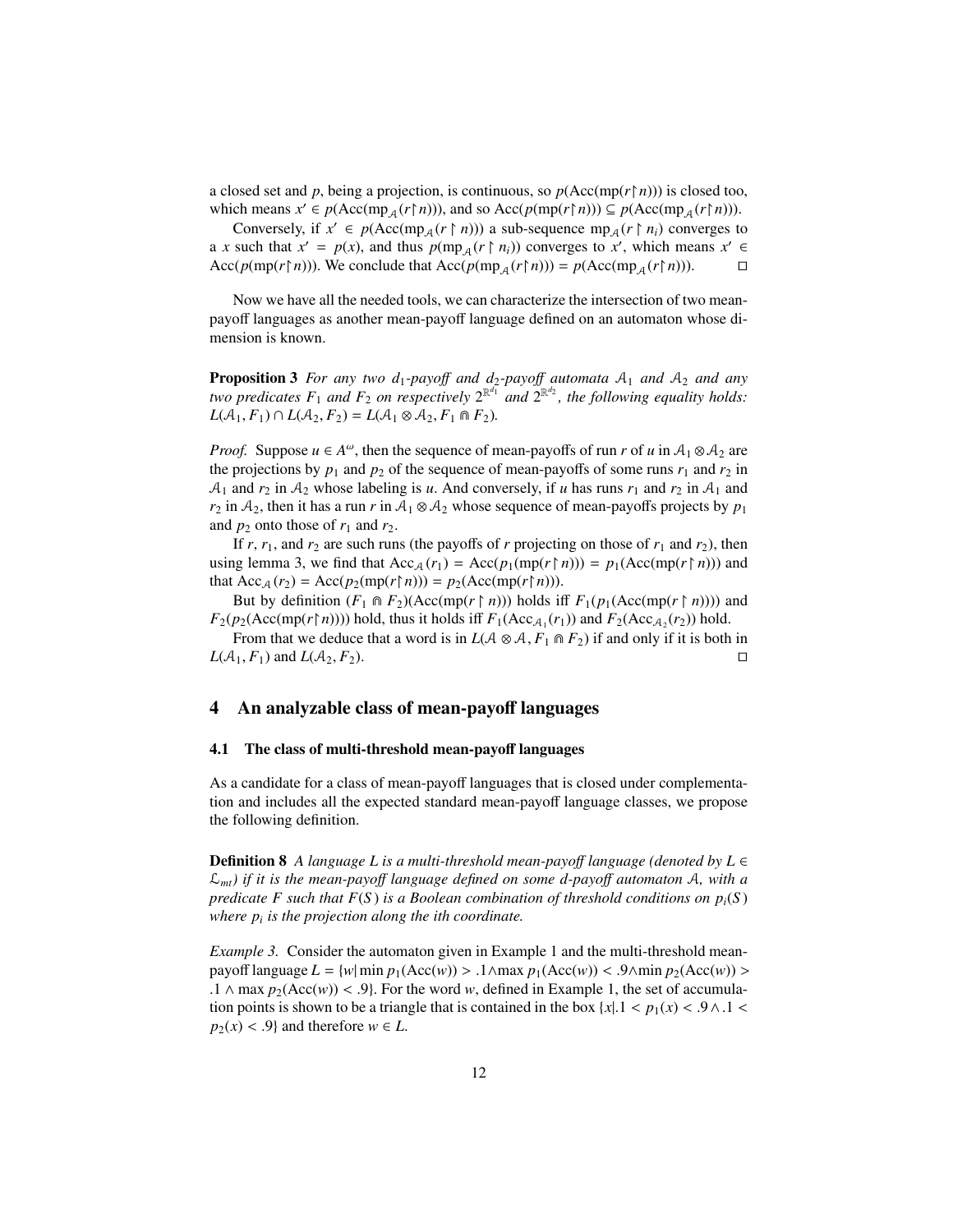Geometrically, multi-threshold acceptance conditions can be visualized as specifying constraints on the maximal and minimal projection of  $Acc(w)$  on the axes. Since we can extend the payoff vectors by adding a coordinate whose values are a linear combination of the other coordinates, also threshold constraints involving minimal and maximal elements of the projection of Acc(*w*) on other lines are expressible, as shown in the following example.

*Example 4.* Assume that, with the automaton given in Example 1, we want to accept the words *<sup>w</sup>* such that Acc(*w*) is contained in the triangle (.2, .2)−(.8, .2)−(.2, .8). We can do so by extending the dimension of the payoffs and renaming  $(0, 0) \mapsto (0, 0, 0), (1, 0) \mapsto$  $(1, 0, 1)$ , and  $(1, 1) \mapsto (1, 1, 2)$ . Namely, by adding a coordinate whose value is the sum of the other two coordinates. Then,  $L = \{w | \min p_1(\text{Acc}(w)) > .2 \land \min p_2(\text{Acc}(w)) > .2 \}$ .2 ∧ max  $p_3(Acc(w))$  < 1} is the wanted language.

#### 4.2 Closure under Boolean operations

We prove here that  $\mathcal{L}_{mt}$  is in fact the Boolean closure of  $\mathcal{L}_{\leq \frac{4}{3}} \mathcal{L}_{\leq \frac{1}{3}} \cup \mathcal{L}_{\leq \frac{1}{3}} \cup \mathcal{L}_{\geq \frac{1}{3}}$ .

**Theorem 5**  $\mathcal{L}_{mt}$  *is closed under Boolean operations and any language in*  $\mathcal{L}_{mt}$  *is a Boolean combination of languages in*  $\mathcal{L}_{\leq}$ .

*Proof.* Closure by complementation: let *L* be a  $\mathcal{L}_{mt}$  language, defined on some automaton A by a predicate P.  $w \in L$  iff  $P(\text{Acc}_{\mathcal{A}}(w))$ . So  $w \in L^c$  iff  $w \notin L$ , that is iff  $\neg P(\text{Acc}_{\mathcal{A}}(w))$ . But  $\neg P$  is also a Boolean combination of threshold conditions, thus  $L^c$ is a  $\mathcal{L}_{mt}$  language.

Closure by intersection: let  $L_1$  and  $L_2$  be two  $\mathcal{L}_{mt}$  languages defined respectively on the automata A and A by the predicates  $P_1$  and  $P_2$ . Then  $L_1 \cap L_2 = L(A \otimes A, P_1 \cap P_2)$ (Theorem 3). It is easy to see that  $P_1 \cap P_2$  is still a Boolean combination of thresholds, and thus  $L(A \otimes A, P_1 \cap P_2)$  is in  $\mathcal{L}_{mt}$ .

The other Boolean operations can be written as a combination of complementation and intersection.

Now we show, by induction on height of the formula of a predicate, that any  $\mathcal{L}_{mt}$ language is a Boolean combination of  $\mathcal{L}_{\leq}$  languages.

We can, without loss of generality, suppose that every threshold concerns a different coordinate (if a coordinate has several thresholds, we can duplicate that coordinate, keeping the same values, and the language will remain the same). We can also assume that the predicate is written only with combinations of conjunctions and negations of thresholds.

- If the height is 0, that means that the condition is only one threshold on a multipayoff automaton. The recognized language is the same as that of the automaton projected on the tested coordinate, so it is in  $\mathcal{L}_\leq$ .
- If the predicate is  $\neg P$ , then the recognized language is the complement of  $L(A, P)$ , which is a Boolean combination of  $\mathcal{L}_{mt}$  languages of lesser height.
- $-$  If the predicate is  $P = P_1 \wedge P_2$ , let us call  $A_i$ , a copy of  $A$  whose payoffs are projected on the subspace tested in  $P_i$ . Then A is isomorphic to  $A_1 \otimes A_2$ . Furthermore, as the set of coordinates that are tested in  $P_1$  and  $P_2$  are disjoint, their exists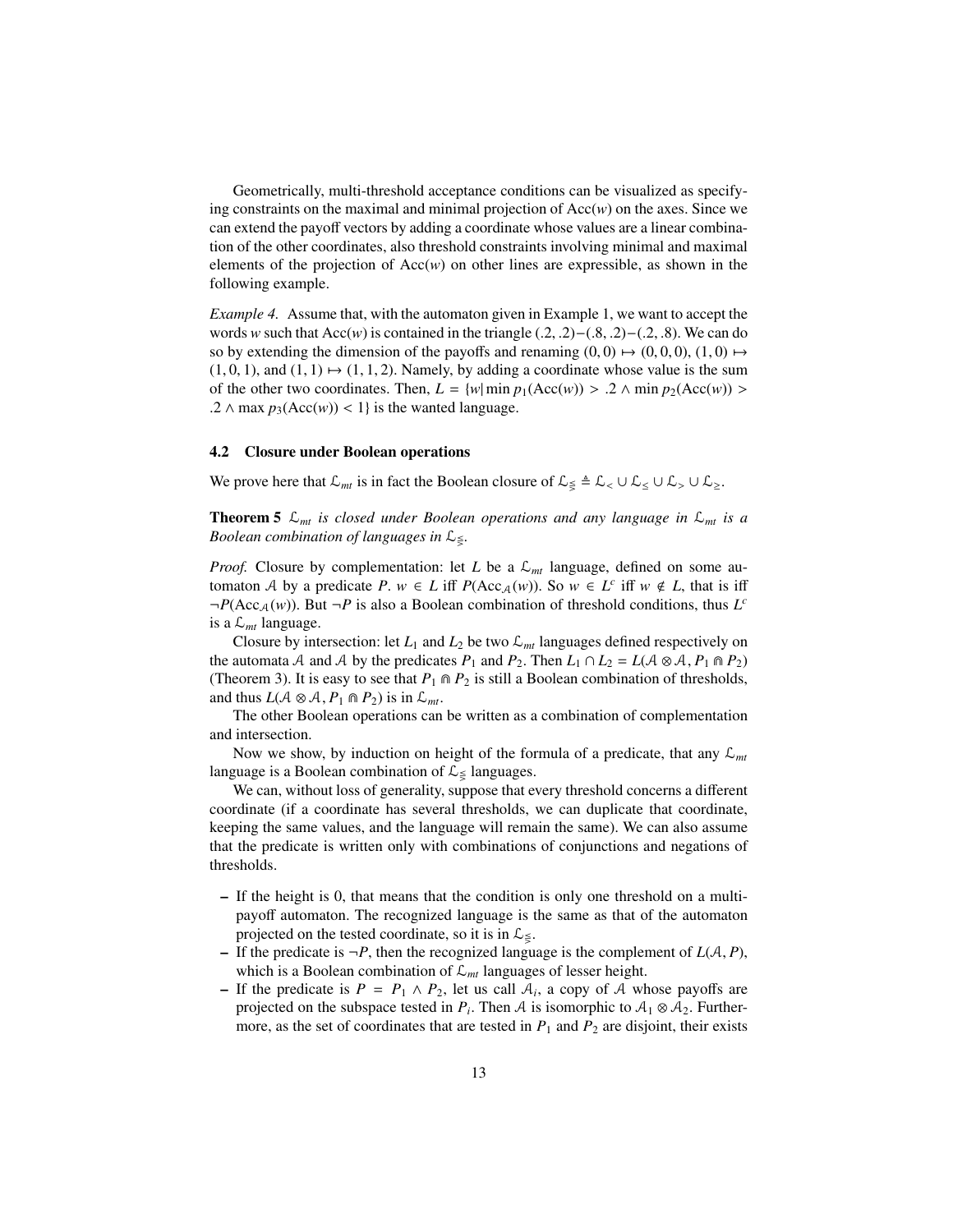some  $P'_1$  and  $P'_2$  with the same heights as  $P_1$  and  $P_2$ , such that  $P = P'_1 \cap P'_2$ . Thus  $L = L(\mathcal{A}_1, P'_1) \cap L(\mathcal{A}_2, P'_2)$  (Theorem 3), which is a Boolean combination of  $\mathcal{L}_{mt}$ languages of lesser height.

4.3 Decidability

#### **Theorem 6** *The emptiness of a language of*  $\mathcal{L}_{mt}$  *is decidable.*

*Proof.* We can assume the predicate of acceptance is written in disjunctive normal form (if not, we can find an equivalent DNF formula). Then we can see that a run is accepted whenever its set of accumulation points satisfies at least one of the disjuncts, and in a disjunct, every literal has to be satisfied. If we know how to check if a literal is satisfied, then this provides an obvious decision algorithm for one run.

Then it is easy to see that there are two types of literal. Some say that there must exist an accumulation point whose tested coordinate is greater or smaller than the threshold, we call those existential literals. The other literals say that every accumulation point should have the tested coordinate above or below the threshold, those we call universal literals.

For checking the emptiness of  $L(A, F)$ , we propose the following algorithm: Try, for every a disjunct of F and every reachable SCC C of A, to compute  $P(C)$ , the convex hull of the payoffs of its transitions, then compute  $C'$  the intersection of  $P(C)$  with every universal literal, and finally check whether it intersects with every existential literal of the disjunct. If it does, then return true, else loop. If you exhausted the combinations, return false.

If this algorithm returns true, because  $C'$  is a convex polyhedron included in  $C$ and intersecting with every existential literal, we can construct *D* which is connected, closed, included in C', and intersects with every existential literal (take for instance the convex hull of a family consisting in one point in every intersection of  $C'$  with an existential literal). We can see that  $F(D)$  holds. Then, Theorem 2 says there exist a run *r* such that Acc<sub>A</sub>(*r*) = *D*, and thus there exist a word which that run and therefore is in  $L(A, F)$ .

If that algorithm returns false, for every reachable SCC *C*, if you choose a closed connected subset *D* of *P*(*C*) (as Theorem 1 says sets of accumulation points have to be), then for every disjunct, *D* either is not completely included in some universal literal, either does not intersect with some existential literal. In both case, *D* does not make the disjunct true. So  $F$  holds for no set of accumulation points of a run of  $A$ , which implies that  $L(A, F)$  is empty.

#### 5 Summary and Future Directions

We proposed a definition of  $\omega$ -languages using Boolean combination of threshold predicates over mean-payoffs. This type of specifications allows to express requirements concerning averages such as "no more than 10% of the messages are lost" or "the number of messages lost is negligible". The later is not expressible by  $\omega$ -regular requirements. We showed that if closure under intersection is needed, multi-dimensional

 $\Box$